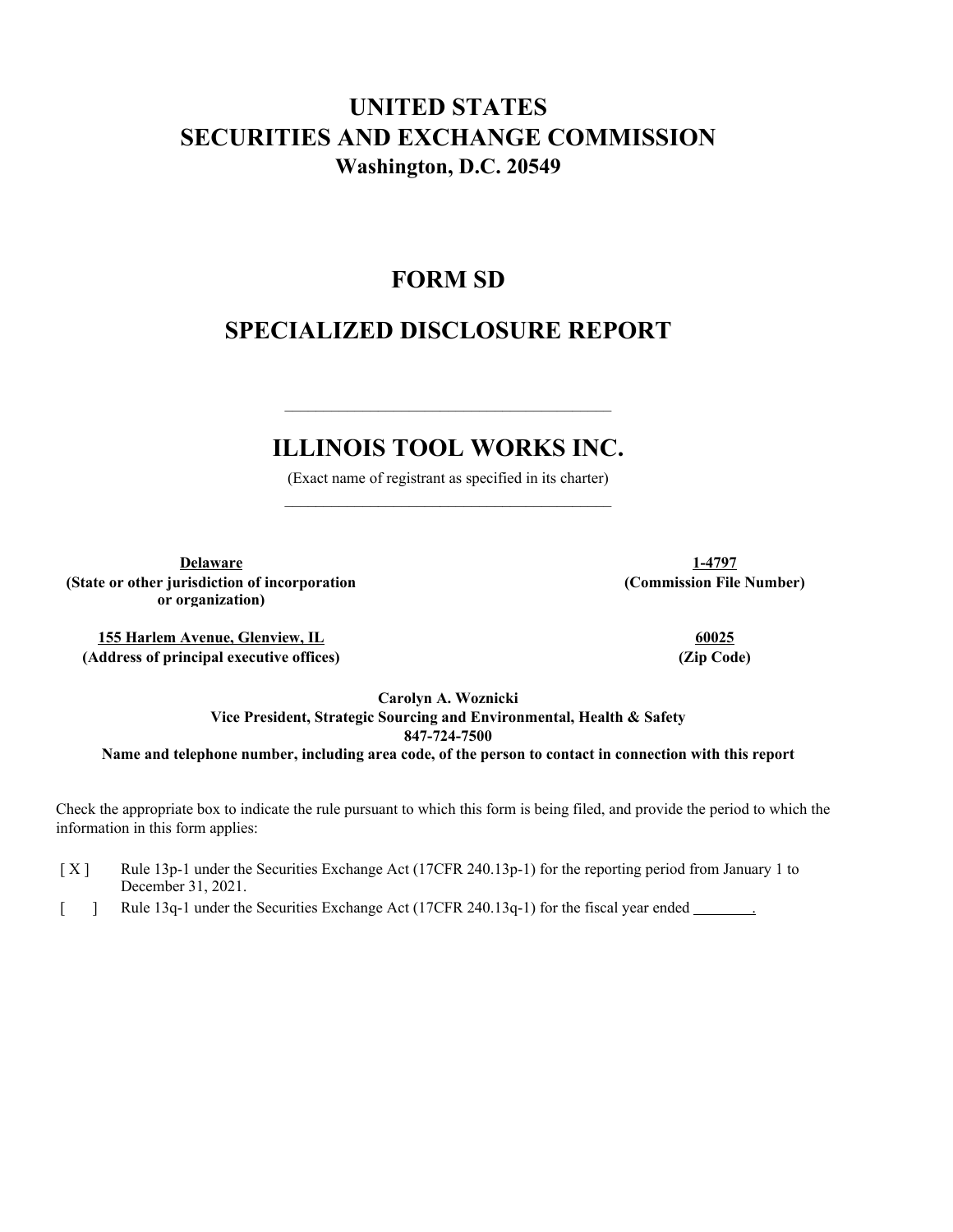## **Section 1 – Conflict Minerals Disclosure**

# **Item 1.01 Conflict Minerals Disclosure and Report**

As provided for in Rule 13p-1 under the Securities Exchange Act of 1934, as amended, and Form SD, a Conflict Minerals Report is provided as an Exhibit to this Form SD and is available on the Company's website at www.itw.com/suppliers/. Information contained on the Company's website is not part of, or incorporated by reference into, this Form SD or the Conflict Minerals Report.

## **Item 1.02 Exhibits**

The Conflict Minerals Report described in Item 1.01 is filed as Exhibit 1.01 to this Form SD.

# **Section 2 – Resource Extraction Issuer Disclosure**

# **Item 2.01 Resource Extraction Issuer Disclosure and Report**

Not applicable.

**Section 3 - Exhibits**

**Item 3.01 Exhibits**

1.01 Conflict Minerals Report for the calendar year ended December 31, 2021.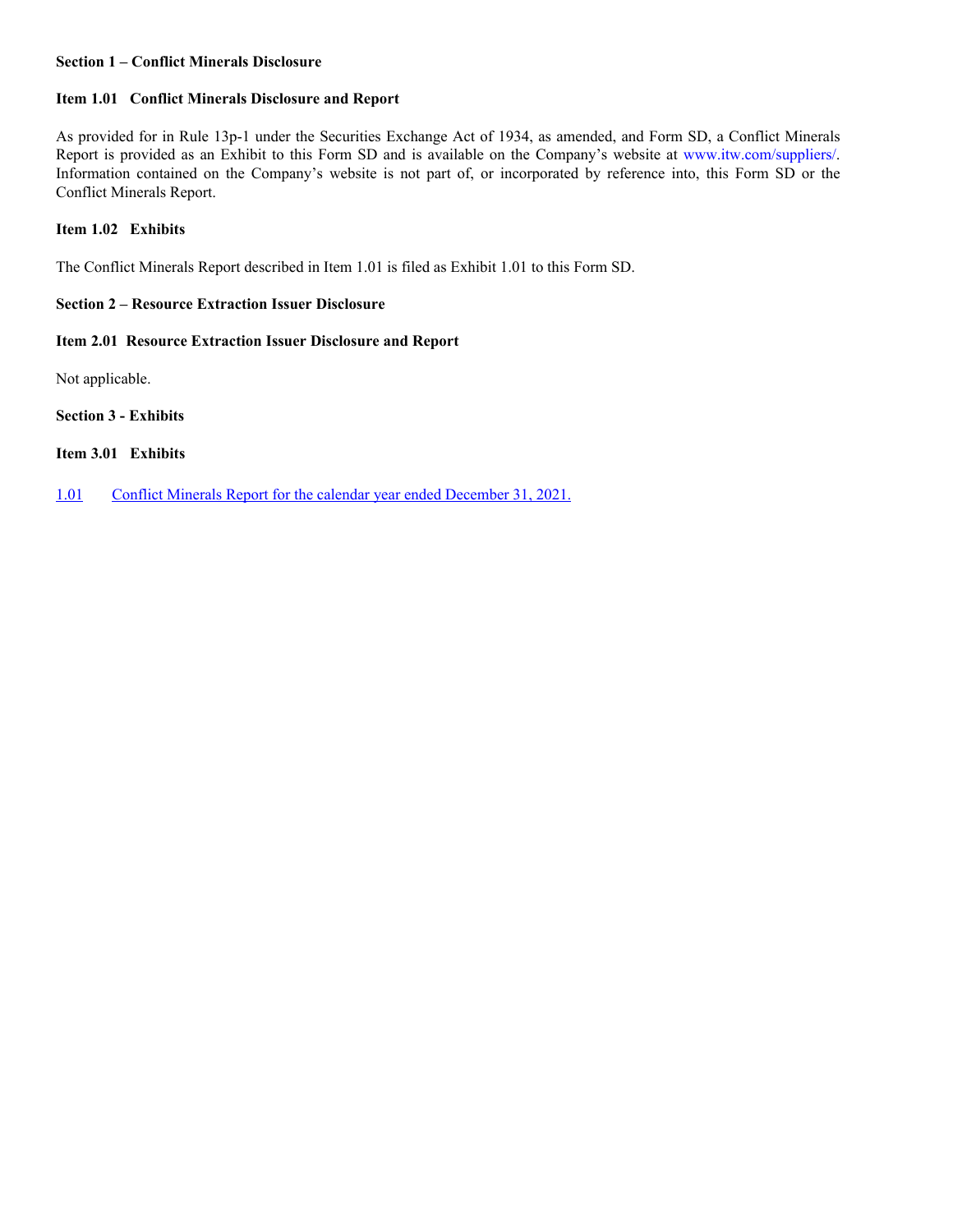# **SIGNATURES**

Pursuant to the requirements of the Securities Exchange Act of 1934, the registrant has duly caused this report to be signed on its behalf by the duly authorized undersigned.

# **Illinois Tool Works Inc.**

By: /s/ Christopher A. O'Herlihy Dated: May 16, 2022 Christopher A. O'Herlihy Vice Chairman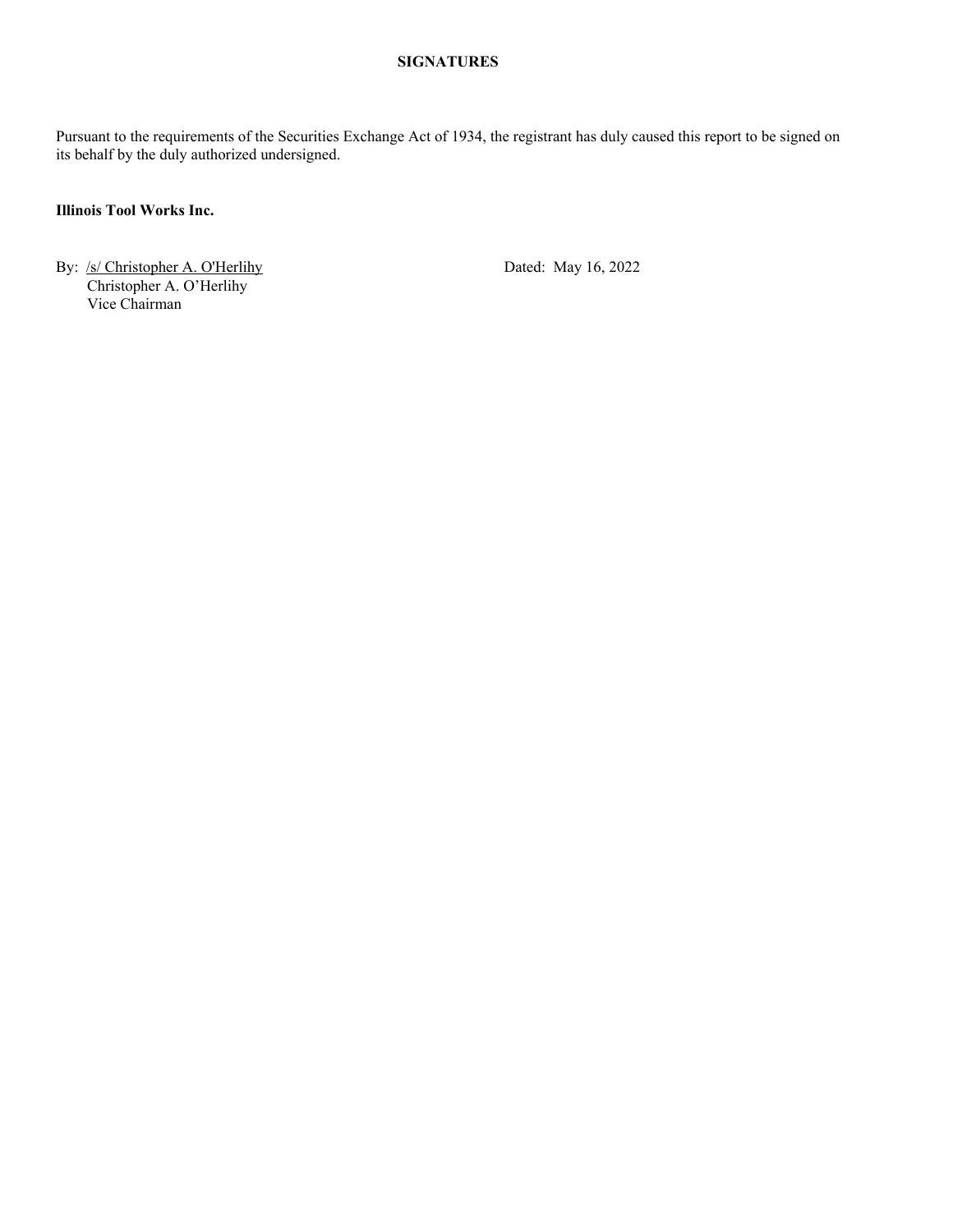# **Conflict Minerals Report**

### **I. Introduction**

### **A. Our Business**

Illinois Tool Works Inc. is a global manufacturer of a diversified range of industrial products and equipment with 83 divisions in 52 countries and has prepared this Conflict Minerals Report for calendar year 2021 as provided for in Rule 13p-1 ("Rule 13p-1") under the Securities Exchange Act of 1934, as amended, and Form SD (together referred to as the "Conflict Minerals Rule"). Unless the context indicates otherwise, the terms "Company," "ITW," "we," "us" and "our" refer to Illinois Tool Works Inc. and its consolidated subsidiaries. "Conflict minerals" or "3TG" as used in this report, refers to cassiterite, columbite-tantalite, wolframite and their derivatives, tin, tantalum and tungsten, and/or gold, without regard to their location of origin.

The Company's operations are reported as the following segments: Automotive OEM; Food Equipment; Test & Measurement and Electronics; Welding; Polymers & Fluids; Construction Products; and Specialty Products. Each of our segments manufactures certain products that contain 3TG that are necessary to the functionality or production of the products (which we sometimes refer to herein as "in-scope" products). ITW's in-scope products collectively contain all four 3TGs.

## **B. Reasonable Country of Origin Inquiry and Due Diligence Overview**

As provided for in the Conflict Minerals Rule, we conducted a "reasonable country of origin inquiry" ("RCOI"), designed in good faith to determine the origin of the 3TG that are contained in our in-scope products. See **Section II. Reasonable Country of Origin Inquiry** for a description of our RCOI process for 2021.

If the Company has reason to believe that any of the 3TG in our supply chain may have originated in the Democratic Republic of the Congo ("DRC") or an adjoining country (with the DRC, the "Covered Countries"), or we are unable to determine the country of origin of the 3TG, we exercise due diligence on the source and chain of custody of the 3TG. We have included a description of our due diligence measures in this Conflict Minerals Report. On the basis of our RCOI, we have determined that some of the 3TG contained in our in-scope products may have originated from a Covered Country, and we are therefore submitting this Conflict Minerals Report, which describes the due diligence we have performed pursuant to the Conflict Minerals Rule and our related processes and procedures. This report is filed as an exhibit to our Form SD and is available on our website at www.itw.com/suppliers/. Information contained on our website or otherwise actively linked to this Conflict Minerals Report is not part of or incorporated by reference into this Conflict Minerals Report or our Form SD.

# **C. ITW's Position in the Supply Chain**

ITW is a "downstream company" as defined by the *Organisation for Economic Co-operation and Development's Due Diligence Guidance for Responsible Supply Chains of Minerals from Conflict-Affected and High-Risk Areas* (Third Edition) (the "OECD Guidance"). Most of our businesses are many levels removed from 3TG mining, smelting and processing facilities, and we have no relationships with mines. We source materials and components from suppliers who in turn source their materials and components from sub-tier suppliers and, therefore, we require the cooperation of our supply chain to provide information on smelters and refiners ("SORs") as well as the origin of 3TG contained in our products. Due to our position in the supply chain, we utilize 3TG source information provided by the Responsible Minerals Initiative (the "RMI"), which provides companies with tools and resources to make sourcing decisions that improve regulatory compliance and support responsible sourcing of minerals from conflict-affected and high-risk areas ("CAHRAs"). RMI also manages the Responsible Minerals Assurance Process (the "RMAP"), which implements a risk-based audit program for SORs. We are a member of the RMI (member identifier = ITWI) and actively participate in its initiatives, as discussed later in this Conflict Minerals Report.

### **D. Responsible Sourcing Commitment**

Through the efforts described in this Conflict Minerals Report, we seek to ensure that our suppliers responsibly source 3TG. Our responsible sourcing goes beyond compliance with the Conflict Minerals Rule, however, and our Supplier Code of Conduct (which can be found at www.itw.com/suppliers/) mandates humane treatment and compliance with all laws, and in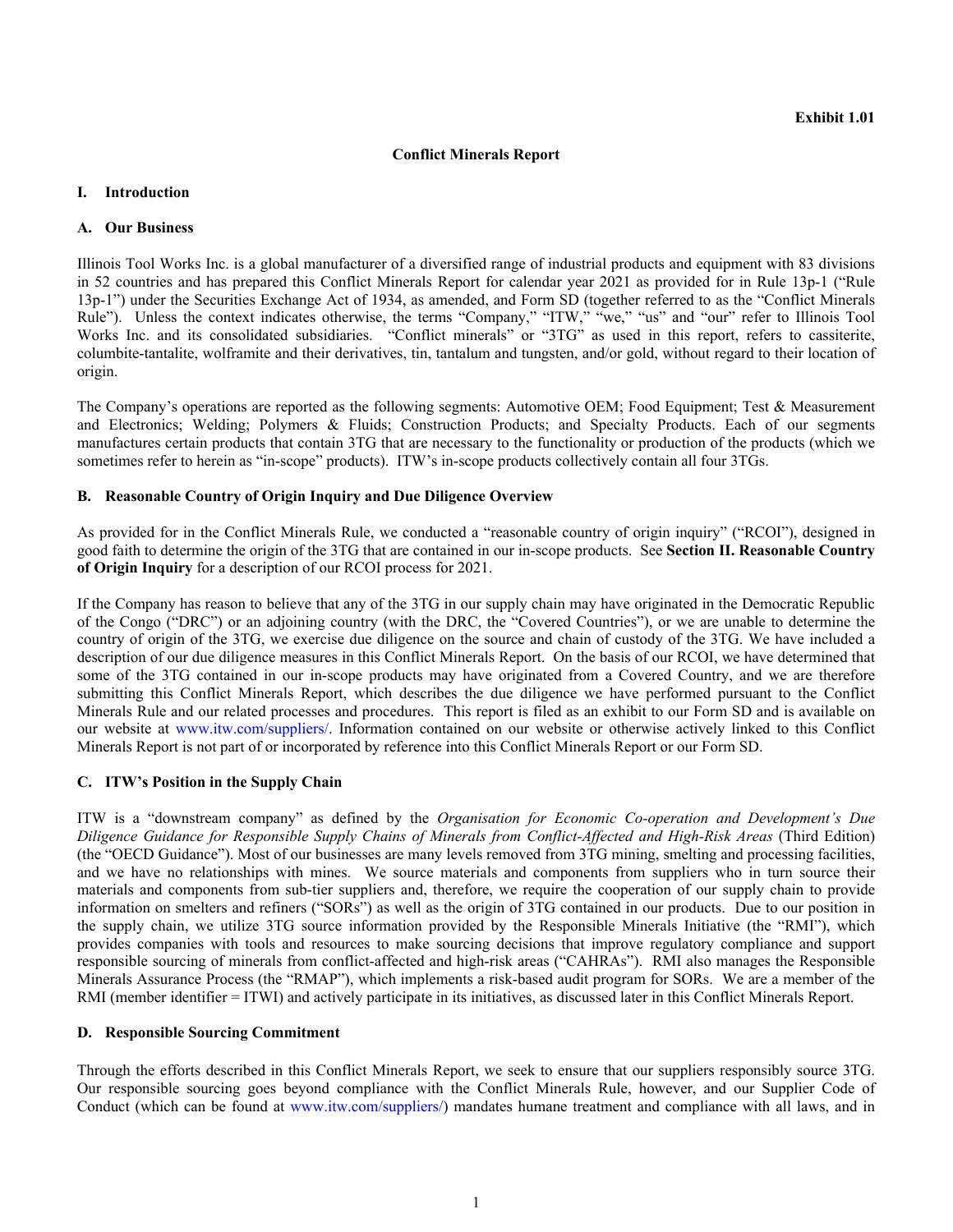particular prohibits use of child or forced labor, and discrimination, and mandates compliance with safety rules, wage and hour laws, international trade laws and anti-bribery laws.

# **E. Smelter and Refiner and Country of Origin Information**

The Company's in-scope products that contain 3TG that originated or might have originated from a Covered Country are described in **Section IV. Product Information.** For 2021, we have not found that any of the 3TG contained in our in-scope products directly or indirectly financed or benefited armed groups in a Covered Country. However, we have not concluded that any of our products are "DRC conflict free." Information about SORs relating to our in-scope products containing 3TG is described in **Section V. Identified Smelters and Refiners** and on **Annex A**.

The terms "adjoining country," "armed group," and "DRC conflict free" have the meanings contained in the Conflict Minerals Rule.

## **F. 2021 and 2022 Program Enhancements**

## **1. 2021 Program Enhancements**

For 2021, we took the following actions to enhance our RCOI and 3TG due diligence and mitigate sourcing risk. In accordance with our practice of continuous improvement, these actions build on our insights and efforts in prior years.

### **Enhanced Smelter Engagement**

- We continued to increase our participation in the RMI's Mineral Reporting Template ("MRT") and smelter engagement teams and continued our active participation in the RMI's due diligence practices, multi-stakeholder and plenary calls, contributing perspective and recommendations we believe to be of benefit to RMI members;
- We led an RMI subteam responsible for researching newly identified potential SORs; and
- We continued our active participation and leadership in the Automotive Industry Action Group's ("AIAG") Responsible Materials Working Group as well as on their smelter engagement, industry best practices, and global requirements and minerals sensing sub-teams, contributing Tier 1 perspective and insight.

### **General Process Enhancements**

- We continued to review past data to improve our written communications and to follow up with our businesses regarding supplier red flags to enhance the effectiveness of our 3TG compliance program; in particular, we believe that our enhancements in 2021 contributed to an improvement in our supplier response rate, which increased by 6% from our response rate in 2020.
- We joined the "Drive +" organization, made up of Tier 1 automotive suppliers, in June of 2021. The intention of Drive + is to collaborate with the Drive Sustainability automotive OEM organization to integrate sustainability into overall procurement processes, including with respect to sustainable raw materials.

### **2. 2022 Program Enhancements**

In 2022, we updated our Conflict Minerals Policy (which is now referred to as our Responsible Materials Policy), as further discussed below.

# **II. Reasonable Country of Origin Inquiry**

Our RCOI utilized management systems recommended by the first step of the OECD Guidance, and was conducted in accordance with the second step of the OECD Guidance. Selected elements of our program design and RCOI process are discussed below. However, these are not all of the discrete elements of the program that we have put in place in accordance with the steps of the OECD Guidance to help ensure that the 3TG contained in our products are responsibly sourced. The headings below conform to the headings used in the OECD Guidance for each of the first and second steps.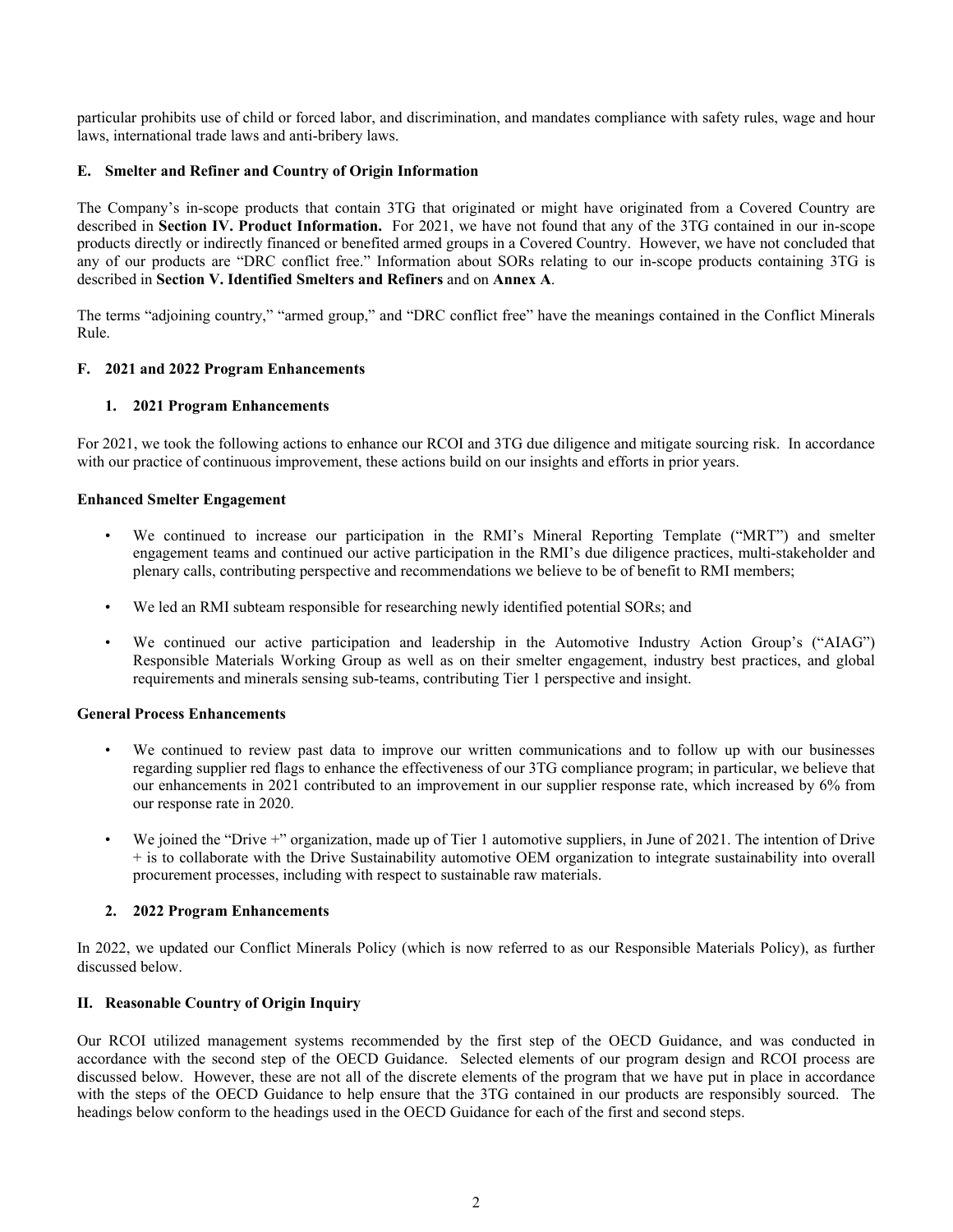# **A. Establish Strong Management Systems**

# **1. ITW Policies**

ITW has adopted a company-wide policy (formerly the "Conflict Minerals Policy," most recently updated in the second quarter of 2022 and now known as our "Responsible Materials Policy"), which has been approved by ITW's Chairman and Chief Executive Officer and is available in seven languages on our website at www.itw.com/suppliers/. We also provide a copy of ITW's Responsible Materials Policy to potential suppliers participating in our online bid portal process whose products contain or may contain 3TG.

Our Responsible Materials Policy states that:

- We do not knowingly procure 3TG that originates from a CAHRA unless processed by SORs that are verified or in the process of becoming verified as "conflict free."
- Our due diligence processes and efforts conform to the relevant portions of the OECD Guidance.
- Our due diligence requests to our suppliers are supported by our Supplier Code of Conduct, which is described below, and our Terms and Conditions of Purchase.
- If we discover that products procured by us contain 3TG from CAHRAs that are processed by facilities that are not conflict free or in the process of becoming conflict free, we will take steps to transition the products to conflict free sources.
- We do not seek to embargo responsibly sourced 3TG from CAHRAs as doing so could be detrimental to the legitimate economies and communities of those areas, and our suppliers are encouraged to continue support of conflict free SORs in CAHRAs and to take similar measures with their supply chains.
- The information provided by our suppliers is used to conduct our due diligence and to inform our risk assessments and risk mitigation activities and in the development of our Conflict Minerals Report and Form SD.

ITW's Supplier Code of Conduct (which can be found at www.itw.com/suppliers/) sets forth expectations for all ITW suppliers to adhere to the highest ethical standards in the conduct of their business. It also requires suppliers to adhere to specific standards, including responsible sourcing of materials and an expectation of the same commitment from their suppliers, and specifically prohibits certain behaviors and conditions associated with 3TG mining and processing, including use of child or forced labor, unsafe working conditions, corruption and bribery. The Supplier Code of Conduct also requires that, upon request, our suppliers determine whether any products provided by them contain 3TG and to take such actions as necessary to provide the information requested by ITW to conduct its RCOI, as described below under **B. Identify and Assess Risk in the Supply Chain**.

# **2. Cross Functional Committee**

ITW has a cross-functional responsible sourcing committee (the "Committee"). The Committee is headed by ITW's Vice President of Global Strategic Sourcing & Environmental Health and Safety, who reports to ITW's Vice Chairman, and includes dedicated strategic sourcing, environmental, legal, internal audit, IT, trade compliance and corporate communications. Our compliance efforts are supplemented by specialist outside counsel. The Committee meets quarterly to discuss the 3TG compliance process, minerals beyond the 3TG compliance process, modern slavery, restricted party screening and other responsible supply chain developments. Senior management is briefed on the results of our RCOI and due diligence efforts on a regular basis.

# **3. Internal Training**

We maintain an internal responsible sourcing webpage, which contains resources, instructions, and guidance on the RCOI and due diligence processes to be followed by our businesses that have or may have in-scope products. The site also contains stepby-step instructions for making supplier inquiries, including training videos regarding our RCOI and due diligence process, and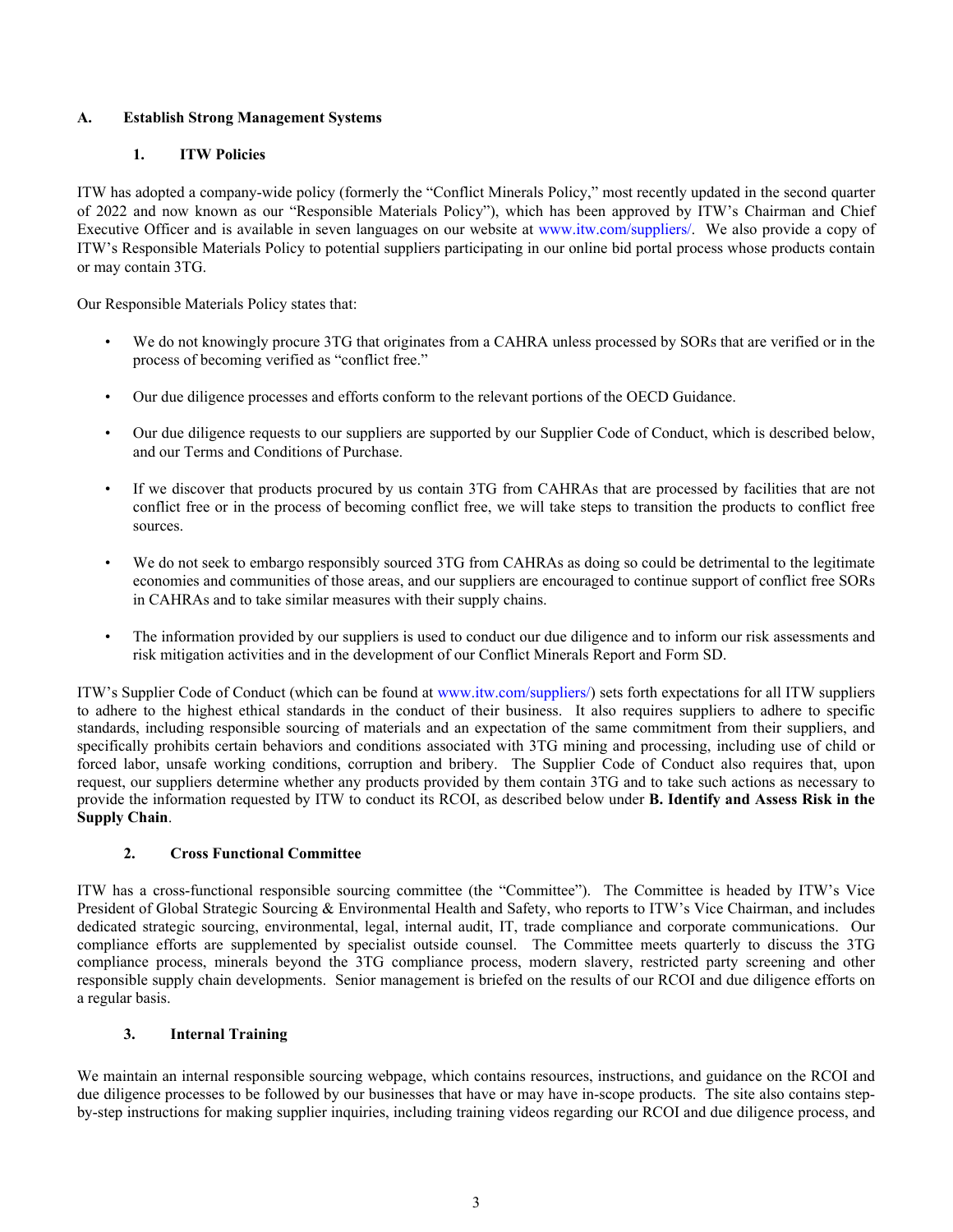is accessible by all ITW businesses at any time. We continually encourage our businesses to review the training videos prior to sending RCOI requests to suppliers.

# **4. Supplier Engagement and Training**

In addition to our Responsible Materials Policy and Supplier Code of Conduct, ITW's standard "Terms and Conditions" obligate our suppliers to take such actions as requested by ITW to enable us to comply with our conflict minerals disclosure requirements. We also include conflict minerals screening questions into incoming supplier bids.

ITW has an established protocol for its supplier inquiry process and uses a third-party software vendor whose role is to support our process for coordinating and tracking RCOI and due diligence interactions between ITW businesses, their customers and inscope suppliers through use of a cloud-based 3TG tracking tool (the "CM System").

Our supplier invitation letters are translated into eight languages. We encourage our businesses' use of RMI's eLearning Academy for supplier training, post information and guidance for suppliers on our Company website and encourage our businesses to share relevant information with suppliers on the process for responding to our RCOI requests for information.

# **5. Records Retention**

ITW retains its conflict minerals related records for at least five years. These records generally are maintained in an electronic format.

## **6. Grievance Mechanism**

All ITW colleagues are encouraged to share any ethics or compliance concerns through multiple channels, including to their local management teams, the Legal department, Internal Audit or our confidential Helpline. ITW partners with EthicsPoint, an external third-party supplier, to provide a web- and telephone-based confidential reporting system in 43 countries. Web-based reporting is offered in 16 languages, and telephone-based reporting is offered in more than 200 languages. The EthicsPoint reporting system is also available to suppliers and other external stakeholders through a public domain website. ITW has a no retaliation policy for good faith reporting.

All reports are investigated promptly and appropriately and regular updates are provided to the Audit Committee of the Board of Directors.

ITW's Responsible Materials Policy, Supplier Code of Conduct, and Modern Slavery and Human Trafficking Statement each contain links to the ITW Confidential Helpline (which is available at itwhelpline.ethicspoint.com) so that external stakeholders, suppliers, and other third parties have a channel for reporting any concerns they may have, including with respect to ITW's supply chain.

As an RMI member, we also support the use of the RMI's grievance mechanism for reporting grievances relating to SORs and the RMAP.

# **B. Identify and Assess Risk in the Supply Chain**

Our RCOI process was used to survey our potential in-scope suppliers to identify and assess 3TG sourcing risk in our supply chain for the 2021 reporting cycle.

For 2021, our 3TG working team, together with various members of our sourcing department, compiled a list of the Company's "80" suppliers by segment (i.e., the most significant suppliers) that have or are likely to have 3TG in their products, and distributed the list to our businesses with products containing or likely to contain 3TG. Those businesses were asked to further refine the list by identifying their own "80" suppliers and were instructed to survey those suppliers (we refer to the surveyed suppliers for 2021 as the "Suppliers"). We asked our businesses to concentrate their outreach on their "80" suppliers because these suppliers are the most likely to be recurring suppliers and responsible for a significant portion of the 3TG in our products.

The purpose of the Supplier survey was to determine whether 3TG in the components, parts or products from the Suppliers originated or may have originated from the Covered Countries and were not from recycled or scrap sources. Businesses were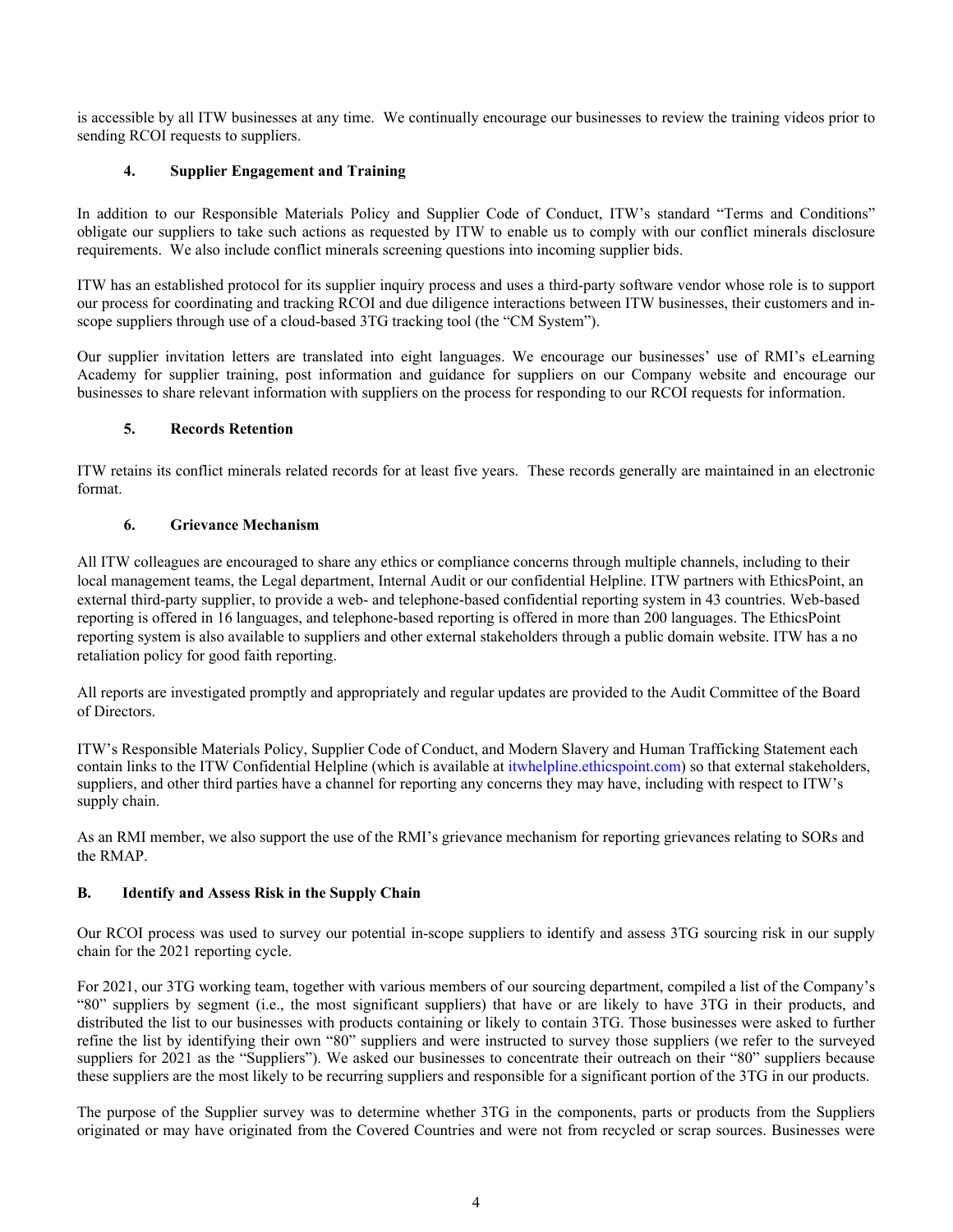instructed to survey the Suppliers using the then latest version of the CMRT. The CMRT requests information regarding 3TG included in suppliers' products, SOR identity and location, suppliers' RCOI processes and other information about the suppliers' 3TG policies and practices.

ITW has an established protocol for its supplier inquiry process and uses the CM System, a third-party software vendor whose role is to support our process for coordinating and tracking RCOI and due diligence interactions between ITW businesses, their customers and in-scope suppliers through use of a cloud-based 3TG tracking tool.

We sent 1,674 requests in eight languages to the Suppliers to provide us with a completed CMRT, as compared to 1,872 requests sent for 2020. The number of queried Suppliers decreased year-over-year due to further enhanced internal scoping. A number of our businesses source different products from the same Supplier, which means the total number of unique Suppliers is less than the number of Suppliers queried. We received 1,295 completed CMRTs from the Suppliers surveyed, compared to 1,334 received for 2020. Since our earliest report in 2014, our supplier response rate has improved steadily year-over-year, and increased from 71% for 2020 to 77% for 2021.

The CM System issued automatic weekly follow-up reminders to non-responding Suppliers, and our businesses were given instructions regarding follow-up actions beyond the automatic reminders and in response to receipt of incomplete or incorrect CMRTs.

Our protocol also includes a follow-up process to investigate any CMRTs received that raised "red flags." See **Section III. Due Diligence** for a description of the follow-up process.

Our Supplier responses identified 237 SORs verified by the RMI as Conformant. We determined that 43 of these Conformant SORs sourced in whole or in part from within the Covered Countries. Our determination was based on country-of-origin information the RMI has obtained through the RMAP that is made available to RMI members.

Our Supplier responses also identified an additional 19 SORs that were listed as "Active" (as later defined in Section III.B.) by the RMI and 128 that were listed on the Smelter Look-up tab of the CMRT but were not Conformant or Active.

Based on the results of our RCOI, we were required to conduct due diligence, as described below.

## **III. Due Diligence**

### **A. Design Framework**

ITW's conflict minerals due diligence process is designed in conformance with the steps of the OECD Guidance.

## **B. Due Diligence Activities**

Selected elements of our program design and implementation in furtherance of the third, fourth and fifth steps of the OECD Guidance are discussed below. However, these are not all of the discrete elements of the program that we have put in place pursuant to these steps to help ensure that the 3TG contained in our products are responsibly sourced. The headings below conform to the headings used in the OECD Guidance for each of the third, fourth and fifth steps. The actions taken by the Company to address the first and second steps of the OECD Guidance are described in **Section II. Reasonable Country of Origin Inquiry**. See also our 2021 and 2022 program enhancements discussed in **Section I. Introduction.**

### **Design and implement a strategy to respond to identified risks**

The SOR information provided by Suppliers in response to the Company's supplier survey described in Section II.B. was reviewed against the Smelter list in the CMRT. SOR information also was reviewed against the lists of Conformant, Active, and other SORs not listed as Conformant or Active and country-of-origin information provided by the RMI and contained in the CM System. "Conformant" SORs have been audited and are conformant with the RMAP assessment protocols, including those listed as "re-audit in progress." "Active" SORs are those that have committed to undergo an RMAP assessment, completed the relevant documents and scheduled the on-site assessment. These may be in the pre-assessment, assessment or corrective-action phases of the assessment.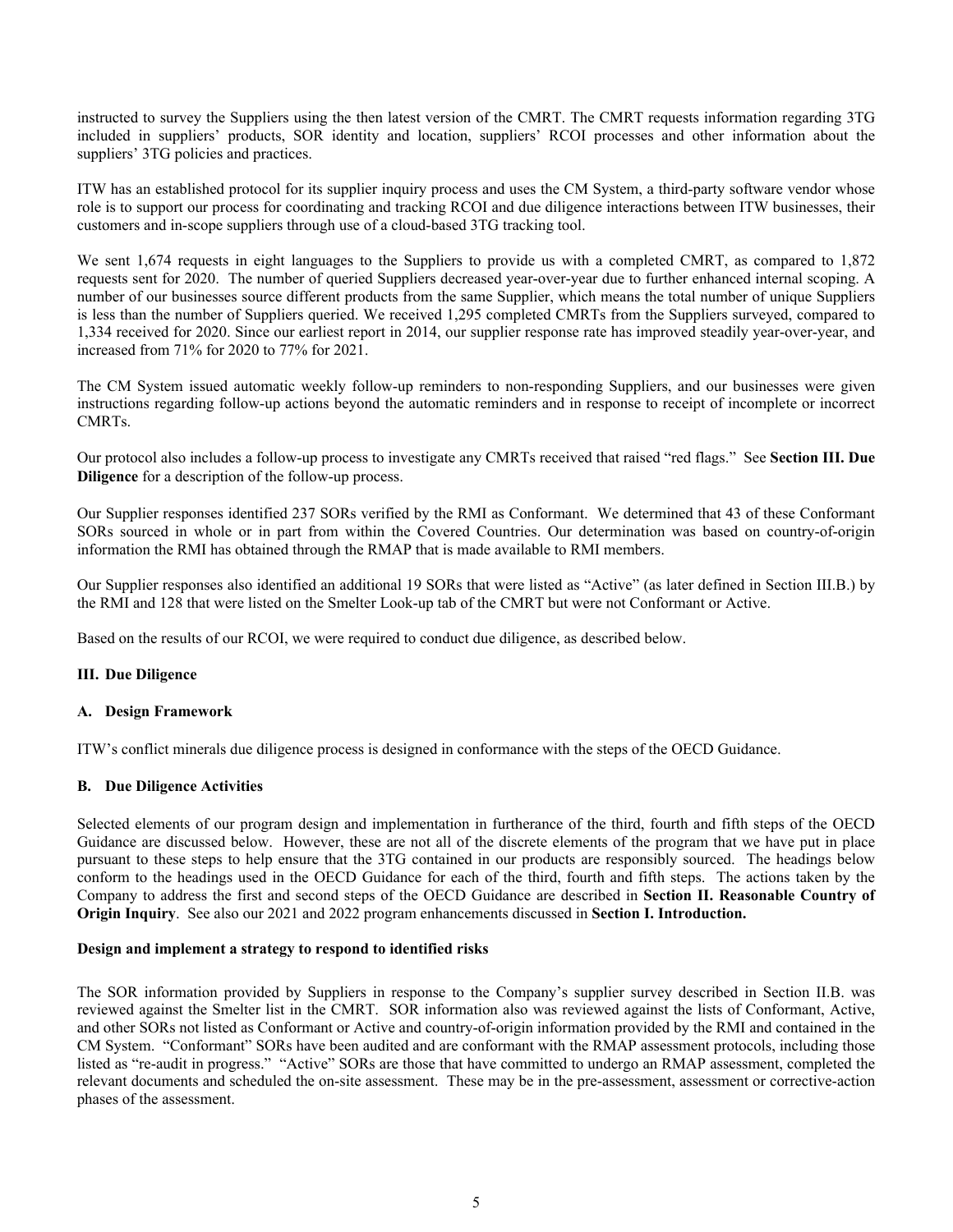CMRTs received from our Suppliers that indicated 3TG from a source within a Covered Country triggered a "red flag" in the CM System, and communications with the flagged Suppliers were escalated. Businesses and their respective flagged Suppliers indicating 3TG from a source within a Covered Country were asked to provide additional information, and our businesses were given written guidance and instructions for these Supplier communications. The escalated Supplier responses were evaluated on a case-by-case basis. For our 2021 compliance, we continued to review past data to improve our written communications and to follow up with our businesses regarding supplier red flags.

In addition, we reached out directly to the SORs that were not listed as Conformant or Active by the RMI and asked them to become Conformant. Entities that the RMI has determined are either not SORs or not in operation were not addressed in our outreach efforts. We seek to exercise leverage over SORs that are neither Conformant nor Active through our participation in and support of the RMI and its Smelter Engagement Team, and we utilize information provided by the RMI to its members to help us monitor SOR improvement. Finally, we screen our smelters with a restricted party screening software to alert us if our SORs are sanctioned or on various government watchlists. As a result of our ongoing due diligence activities for 2021, we have thus far identified a number of SORs that are neither Conformant nor Active or that otherwise fail to meet our supplier requirements and intend to take steps to remove these smelters from our supply chain.

Our 3TG working team reported the findings from its RCOI and due diligence process to our Vice President of Global Strategic Sourcing, and these results were in turn discussed with senior management.

## **Carry out independent third-party audit of supply chain due diligence at identified points in the supply chain**

The Company continued its membership in the RMI for 2021. Due to our location in the mineral supply chain, which is discussed earlier in this Conflict Minerals Report, we support and utilize the RMI's RMAP to perform third-party audits of SORs, as well as the London Bullion Market Association ("LBMA") and Responsible Jewellery Council ("RJC") gold audit standards, which RMI cross-recognizes. Additionally, we continued our voluntary contribution to RMI's Initial Audit Fund, managed by RMI, meant to encourage RMAP-eligible smelters to undergo an independent third-party assessment and participate in its annual review process by fully paying for the costs of the SOR initial audit.

### **Report annually on supply chain due diligence**

We describe our supply chain due diligence efforts in this annual Conflict Minerals Report. We post this report on our website and file it with the SEC as an exhibit to our annual Form SD. Once filed, the Form SD and Conflict Minerals Report become available on our website at www.itw.com/suppliers/. We also refer to our efforts relating to conflict minerals and further efforts to source our minerals responsibly in our annual Sustainability Report, which is available on our website at https:// www.itw.com/sustainability/itw-sustainability/.

# **IV. Product Information**

For 2021, our in-scope products that contain 3TG that originated or might have originated from a Covered Country included products in each of the categories below:

| Air delivery equipment          | Industrial equipment   |
|---------------------------------|------------------------|
| Automotive components           | Industrial ovens       |
| Commercial cooking equipment    | Industrial warewashers |
| Commercial food equipment       | Inspection equipment   |
| Commercial refrigerators        | LED lamps & displays   |
| Electrical enclosures           | Measuring equipment    |
| Electronic components & devices | Power sources          |
| Electronic equipment            | Printers & dispensers  |
| Electronic safety product       | Production equipment   |
| Fastening tools                 | Sealing equipment      |
| Flow control meters             | Solder products        |
| Foam                            | Switches               |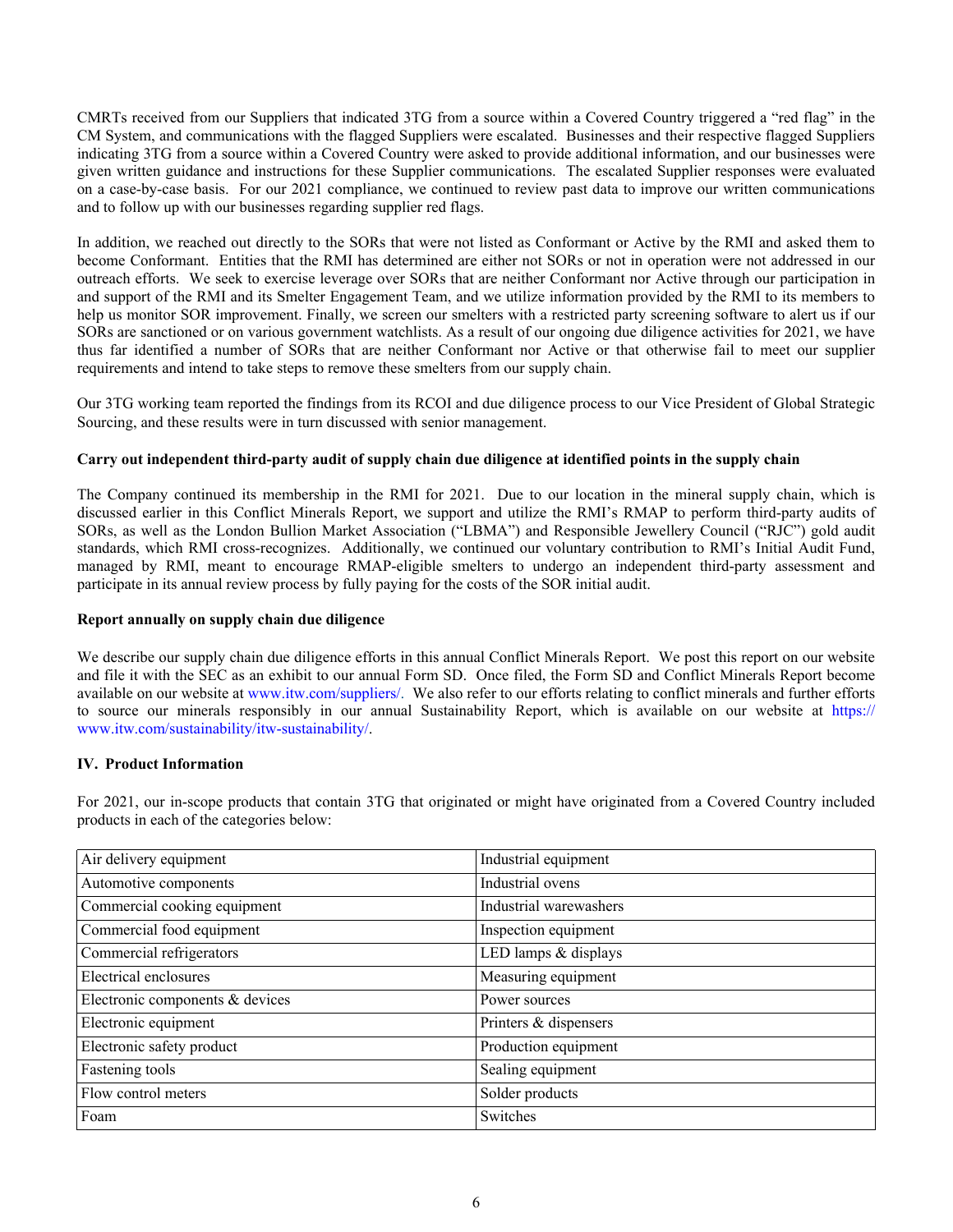| Ground support equipment                 | Testing equipment |
|------------------------------------------|-------------------|
| Industrial cleaners & cleaning equipment | Welding hardware  |

# **V. Identified Smelters and Refiners**

As stated above, our Supplier responses identified 237 SORs that were on the RMI Conformant lists, 19 that were listed as Active with the RMI and 128 that were on the Smelter list of the CMRT but not listed as Conformant or Active by the RMI. Those facilities are listed on **Annex A**. The information on **Annex A** includes only information regarding the SORs identified by our Suppliers that were on the Smelter list contained in the CM System as of February 17, 2022. Entities identified by our Suppliers that are not on **Annex A** have been submitted to the RMI to support their ongoing effort to identify and audit all 3TG SORs.

Due to our position in the supply chain, which is discussed earlier in this Conflict Minerals Report, we rely on our Suppliers for accurate SOR information, and our RCOI and due diligence measures cannot provide absolute certainty regarding the source and chain of custody of the necessary 3TG contained in our in-scope products. The information that we received from most of our Suppliers was made at a "company" or "user defined" level, rather than at a "product" level, meaning that such Suppliers provided information on all of their products that contained 3TG, not just the products that were sold to us. Therefore, our list of SORs disclosed on **Annex A** may contain facilities that did not process the 3TG contained in our products. In addition, the identified SORs may not include all SORs present in our in-scope product supply chain, because we did not obtain a response from all Suppliers surveyed, some Suppliers were unable to identify all of the SORs in their supply chain, and we surveyed only the larger suppliers of products containing or potentially containing 3TG.

**Annex A** includes information concerning the locations of the SORs listed. We utilized the information made available to RMI members regarding the potential countries of origin of the 3TG processed by these SORs and did not find for 2021 that any of our in-scope products contained necessary 3TG that directly or indirectly financed or benefited an armed group in a Covered Country.

# **VI. Additional Risk Mitigation**

In addition to the actions described elsewhere in this Conflict Minerals Report, we intend to take or continue the following steps in respect of our 2022 compliance to mitigate the risk that the necessary 3TG in our in-scope products benefit armed groups:

- Continue to analyze and review our current processes to improve their effectiveness and efficiency;
- Continue to enhance supplier and internal communications and training to improve RCOI and due diligence data accuracy and completeness;
- Continue to seek to influence non-Conformant SORs in our supply chain to obtain a Conformant designation;
- Continue our membership in the RMI and active participation in its Plenary, Multi-Stakeholder, Due Diligence, Smelter Engagement and MRT Teams and support the RMAP;
- Continue our membership and active participation in the AIAG Responsible Materials Working Group and its global requirements and minerals sensing, industry best practices and smelter engagement subteams;
- Continue our membership in Drive+ and participation in various subteams;
- Continue to submit to the RMI facilities identified by our suppliers that have not yet been identified by the RMI as SORs, to support the RMI's ongoing effort to identify and audit all 3TG SORs;
- Continue to send tailored communications to SORs believed to be in our supply chain who are either scheduled to undergo RMI re-audit or are not fulfilling RMI audit requirements, encouraging them to go through the re-audit process or to continue fulfilling their audit requirements; and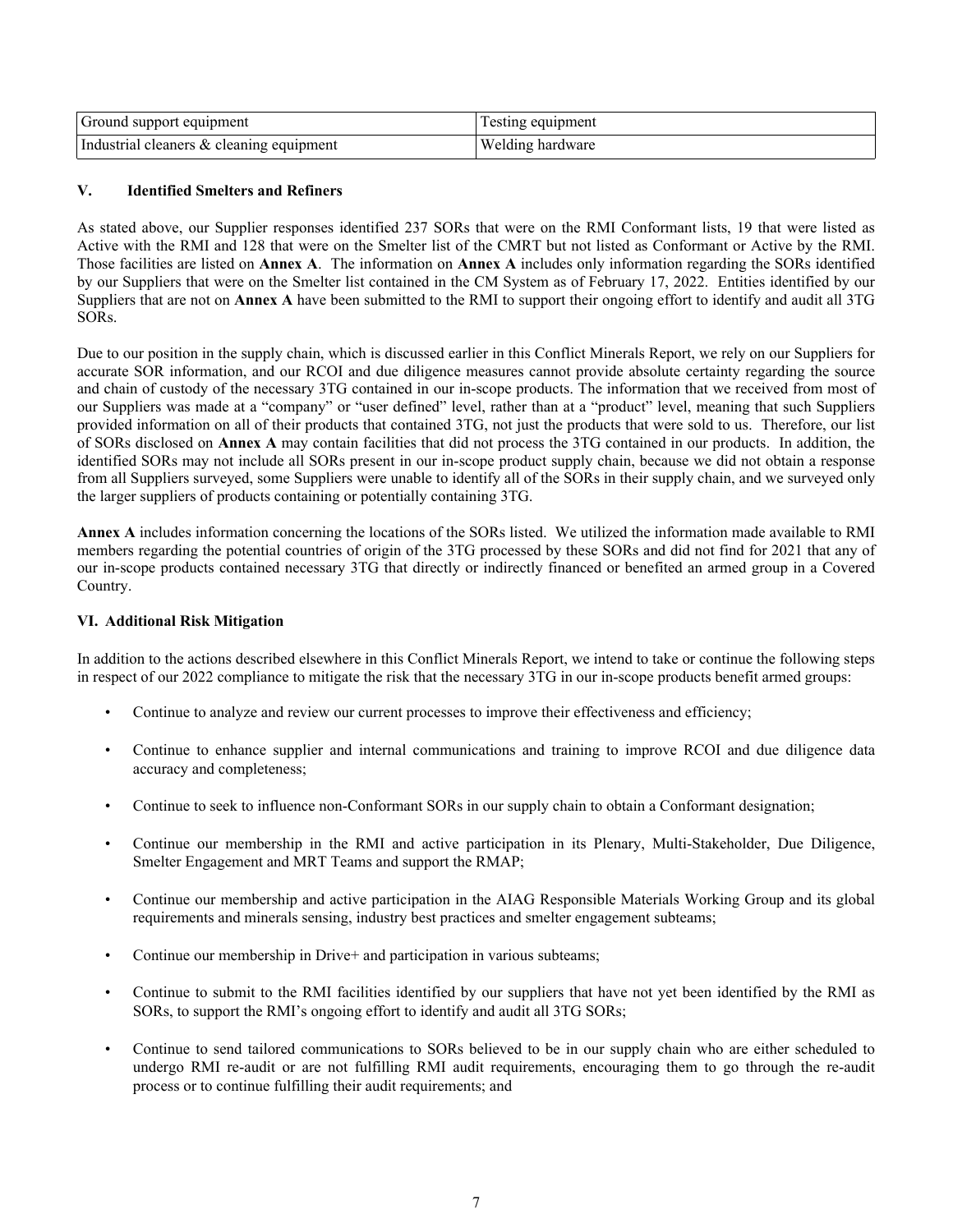• Continuous evaluation of supplier CMRT response failures to assist our businesses in the collection of their supplier assessments.

## **VII. Forward Looking Statements**

This report contains forward-looking statements within the meaning of the Private Securities Litigation Reform Act of 1995. Forward-looking statements include expectations concerning the Company's future actions to identify improvements to our due diligence processes, to engage with our suppliers, and to take other actions regarding our product sourcing. These statements are subject to certain risks, uncertainties and other factors, including, but not limited to, incomplete information from industry or other third-party sources, continuing guidance regarding the Conflict Minerals Rule and the enactment of laws and rules in other jurisdictions, decisions to make changes to our continual improvement efforts and delays or difficulties in engaging suppliers and/or transitioning sources of product containing 3TG.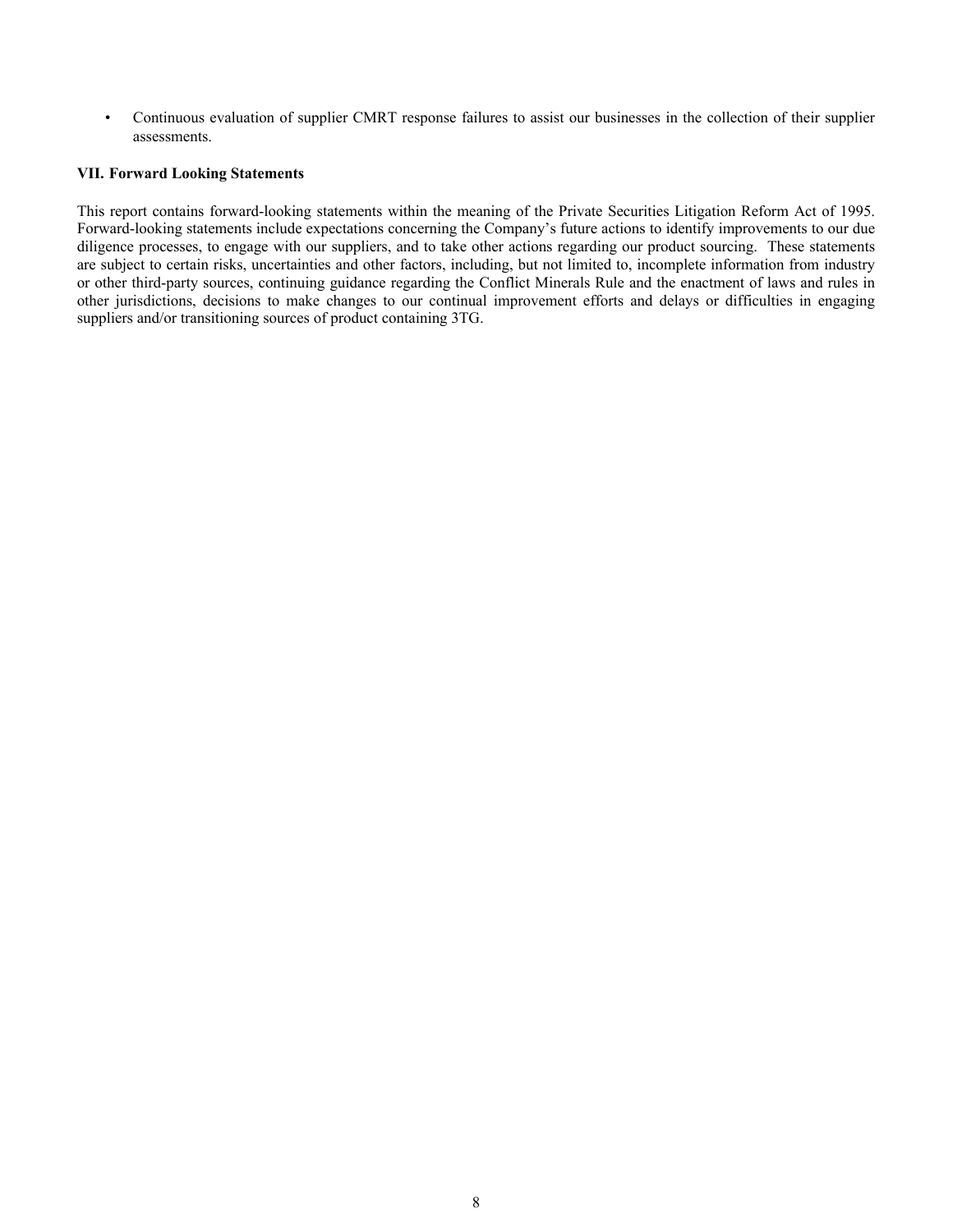# **Annex A to Exhibit 1.01 RMI Smelters and Refiners**

| <b>Mineral</b> | <b>Smelter or Refiner Name</b>                                     | <b>Smelter or Refiner Country</b>         | <b>Smelter or Refiner</b><br><b>Status</b> |
|----------------|--------------------------------------------------------------------|-------------------------------------------|--------------------------------------------|
| Gold           | 8853 S.p.A.                                                        | <b>ITALY</b>                              | Conformant                                 |
| Gold           | <b>Advanced Chemical Company</b>                                   | <b>UNITED STATES OF</b><br><b>AMERICA</b> | Conformant                                 |
| Gold           | Agosi AG                                                           | <b>GERMANY</b>                            | Conformant                                 |
| Gold           | Aida Chemical Industries Co., Ltd.                                 | <b>JAPAN</b>                              | Conformant                                 |
| Gold           | Al Etihad Gold Refinery DMCC                                       | <b>UNITED ARAB EMIRATES</b>               | Conformant                                 |
| Gold           | Almalyk Mining and Metallurgical Complex<br>(AMMC)                 | <b>UZBEKISTAN</b>                         | Conformant                                 |
| Gold           | AngloGold Ashanti Corrego do Sitio Mineracao                       | <b>BRAZIL</b>                             | Conformant                                 |
| Gold           | Argor-Heraeus S.A.                                                 | <b>SWITZERLAND</b>                        | Conformant                                 |
| Gold           | Asahi Pretec Corp.                                                 | <b>JAPAN</b>                              | Conformant                                 |
| Gold           | Asahi Refining Canada Ltd.                                         | <b>CANADA</b>                             | Conformant                                 |
| Gold           | Asahi Refining USA Inc.                                            | <b>UNITED STATES OF</b><br><b>AMERICA</b> | Conformant                                 |
| Gold           | Asaka Riken Co., Ltd.                                              | <b>JAPAN</b>                              | Conformant                                 |
| Gold           | Aurubis AG                                                         | <b>GERMANY</b>                            | Conformant                                 |
| Gold           | <b>Bangalore Refinery</b>                                          | <b>INDIA</b>                              | Conformant                                 |
| Gold           | Bangko Sentral ng Pilipinas (Central Bank of the<br>Philippines)   | <b>PHILIPPINES</b>                        | Conformant                                 |
| Gold           | <b>Boliden AB</b>                                                  | <b>SWEDEN</b>                             | Conformant                                 |
| Gold           | C. Hafner GmbH + Co. KG                                            | <b>GERMANY</b>                            | Conformant                                 |
| Gold           | CCR Refinery - Glencore Canada Corporation                         | <b>CANADA</b>                             | Conformant                                 |
| Gold           | Cendres + Metaux S.A.                                              | <b>SWITZERLAND</b>                        | Conformant                                 |
| Gold           | Chimet S.p.A.                                                      | <b>ITALY</b>                              | Conformant                                 |
| Gold           | Chugai Mining                                                      | <b>JAPAN</b>                              | Conformant                                 |
| Gold           | DODUCO Contacts and Refining GmbH                                  | <b>GERMANY</b>                            | Conformant                                 |
| Gold           | Dowa                                                               | <b>JAPAN</b>                              | Conformant                                 |
| Gold           | DSC (Do Sung Corporation)                                          | KOREA, REPUBLIC OF                        | Conformant                                 |
| Gold           | Eco-System Recycling Co., Ltd. East Plant                          | <b>JAPAN</b>                              | Conformant                                 |
| Gold           | Eco-System Recycling Co., Ltd. North Plant                         | <b>JAPAN</b>                              | Conformant                                 |
| Gold           | Eco-System Recycling Co., Ltd. West Plant                          | <b>JAPAN</b>                              | Conformant                                 |
| Gold           | Emirates Gold DMCC                                                 | UNITED ARAB EMIRATES Conformant           |                                            |
| Gold           | Geib Refining Corporation                                          | <b>UNITED STATES OF</b><br><b>AMERICA</b> | Conformant                                 |
| Gold           | Gold Refinery of Zijin Mining Group Co., Ltd.                      | <b>CHINA</b>                              | Conformant                                 |
| Gold           | Heimerle + Meule GmbH                                              | <b>GERMANY</b>                            | Conformant                                 |
| Gold           | Heraeus Germany GmbH Co. KG                                        | <b>GERMANY</b>                            | Conformant                                 |
| Gold           | Heraeus Metals Hong Kong Ltd.                                      | <b>CHINA</b>                              | Conformant                                 |
| Gold           | Inner Mongolia Qiankun Gold and Silver<br>Refinery Share Co., Ltd. | <b>CHINA</b>                              | Conformant                                 |
| Gold           | Ishifuku Metal Industry Co., Ltd.                                  | <b>JAPAN</b>                              | Conformant                                 |
| Gold           | Istanbul Gold Refinery                                             | <b>TURKEY</b>                             | Conformant                                 |
| Gold           | Italpreziosi                                                       | <b>ITALY</b>                              | Conformant                                 |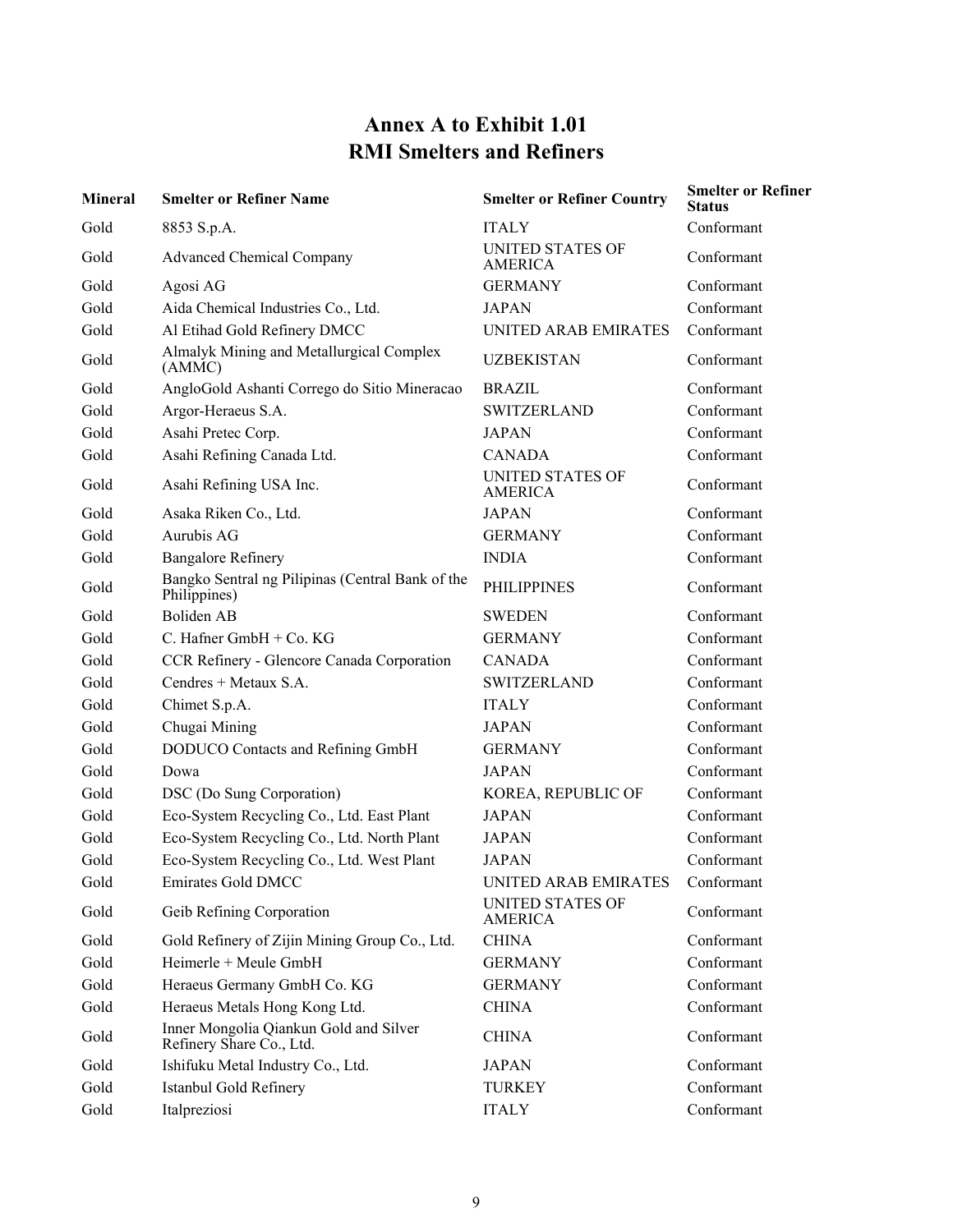| <b>Mineral</b> | <b>Smelter or Refiner Name</b>                                  | <b>Smelter or Refiner Country</b>         | <b>Status</b> |
|----------------|-----------------------------------------------------------------|-------------------------------------------|---------------|
| Gold           | Japan Mint                                                      | <b>JAPAN</b>                              | Conformant    |
| Gold           | Jiangxi Copper Co., Ltd.                                        | <b>CHINA</b>                              | Conformant    |
| Gold           | JX Nippon Mining & Metals Co., Ltd.                             | <b>JAPAN</b>                              | Conformant    |
| Gold           | Kazzinc                                                         | <b>KAZAKHSTAN</b>                         | Conformant    |
| Gold           | Kennecott Utah Copper LLC                                       | <b>UNITED STATES OF</b><br>AMERICA        | Conformant    |
| Gold           | KGHM Polska Miedz Spolka Akcyjna                                | <b>POLAND</b>                             | Conformant    |
| Gold           | Kojima Chemicals Co., Ltd.                                      | <b>JAPAN</b>                              | Conformant    |
| Gold           | Korea Zinc Co., Ltd.                                            | KOREA, REPUBLIC OF                        | Conformant    |
| Gold           | L'Orfebre S.A.                                                  | <b>ANDORRA</b>                            | Conformant    |
| Gold           | LS-NIKKO Copper Inc.                                            | KOREA, REPUBLIC OF                        | Conformant    |
| Gold           | LT Metal Ltd.                                                   | KOREA, REPUBLIC OF                        | Conformant    |
| Gold           | Marsam Metals                                                   | <b>BRAZIL</b>                             | Conformant    |
| Gold           | Materion                                                        | <b>UNITED STATES OF</b><br><b>AMERICA</b> | Conformant    |
| Gold           | Matsuda Sangyo Co., Ltd.                                        | <b>JAPAN</b>                              | Conformant    |
| Gold           | Metal Concentrators SA (Pty) Ltd.                               | <b>SOUTH AFRICA</b>                       | Conformant    |
| Gold           | Metalor Technologies (Hong Kong) Ltd.                           | <b>CHINA</b>                              | Conformant    |
| Gold           | Metalor Technologies (Singapore) Pte., Ltd.                     | <b>SINGAPORE</b>                          | Conformant    |
| Gold           | Metalor Technologies (Suzhou) Ltd.                              | <b>CHINA</b>                              | Conformant    |
| Gold           | Metalor Technologies S.A.                                       | <b>SWITZERLAND</b>                        | Conformant    |
| Gold           | Metalor USA Refining Corporation                                | <b>UNITED STATES OF</b><br>AMERICA        | Conformant    |
| Gold           | Metalurgica Met-Mex Penoles S.A. De C.V.                        | <b>MEXICO</b>                             | Conformant    |
| Gold           | Mitsubishi Materials Corporation                                | <b>JAPAN</b>                              | Conformant    |
| Gold           | Mitsui Mining and Smelting Co., Ltd.                            | <b>JAPAN</b>                              | Conformant    |
| Gold           | MMTC-PAMP India Pvt., Ltd.                                      | <b>INDIA</b>                              | Conformant    |
| Gold           | Nadir Metal Rafineri San. Ve Tic. A.S.                          | <b>TURKEY</b>                             | Conformant    |
| Gold           | Navoi Mining and Metallurgical Combinat                         | <b>UZBEKISTAN</b>                         | Conformant    |
| Gold           | NH Recytech Company                                             | KOREA, REPUBLIC OF                        | Conformant    |
| Gold           | Nihon Material Co., Ltd.                                        | <b>JAPAN</b>                              | Conformant    |
| Gold           | Ogussa Osterreichische Gold- und Silber-<br>Scheideanstalt GmbH | <b>AUSTRIA</b>                            | Conformant    |
| Gold           | Ohura Precious Metal Industry Co., Ltd.                         | <b>JAPAN</b>                              | Conformant    |
| Gold           | PAMP S.A.                                                       | <b>SWITZERLAND</b>                        | Conformant    |
| Gold           | Planta Recuperadora de Metales SpA                              | <b>CHILE</b>                              | Conformant    |
| Gold           | PT Aneka Tambang (Persero) Tbk                                  | <b>INDONESIA</b>                          | Conformant    |
| Gold           | PX Precinox S.A.                                                | <b>SWITZERLAND</b>                        | Conformant    |
| Gold           | Rand Refinery (Pty) Ltd.                                        | <b>SOUTH AFRICA</b>                       | Conformant    |
| Gold           | REMONDIS PMR B.V.                                               | <b>NETHERLANDS</b>                        | Conformant    |
| Gold           | Royal Canadian Mint                                             | <b>CANADA</b>                             | Conformant    |
| Gold           | <b>SAAMP</b>                                                    | <b>FRANCE</b>                             | Conformant    |
| Gold           | Safimet S.p.A                                                   | <b>ITALY</b>                              | Conformant    |
| Gold           | SAFINA A.S.                                                     | <b>CZECHIA</b>                            | Conformant    |
| Gold           | <b>Samduck Precious Metals</b>                                  | KOREA, REPUBLIC OF                        | Conformant    |
| Gold           | SEMPSA Joyeria Plateria S.A.                                    | <b>SPAIN</b>                              | Conformant    |
|                |                                                                 |                                           |               |

**Smelter or Refiner Country Smelter or Refiner Status** KAZAKHSTAN Conformant UNITED STATES OF AMERICA Conformant KOREA, REPUBLIC OF Conformant ANDORRA Conformant KOREA, REPUBLIC OF Conformant KOREA, REPUBLIC OF Conformant BRAZIL Conformant UNITED STATES OF AMERICA Conformant JAPAN Conformant SOUTH AFRICA Conformant SINGAPORE Conformant CHINA Conformant SWITZERLAND Conformant UNITED STATES OF Conformant JAPAN Conformant UZBEKISTAN Conformant KOREA, REPUBLIC OF Conformant JAPAN Conformant Scheideanstalt GmbH AUSTRIA Conformant SWITZERLAND Conformant CHILE Conformant INDONESIA Conformant SWITZERLAND Conformant SOUTH AFRICA Conformant NETHERLANDS Conformant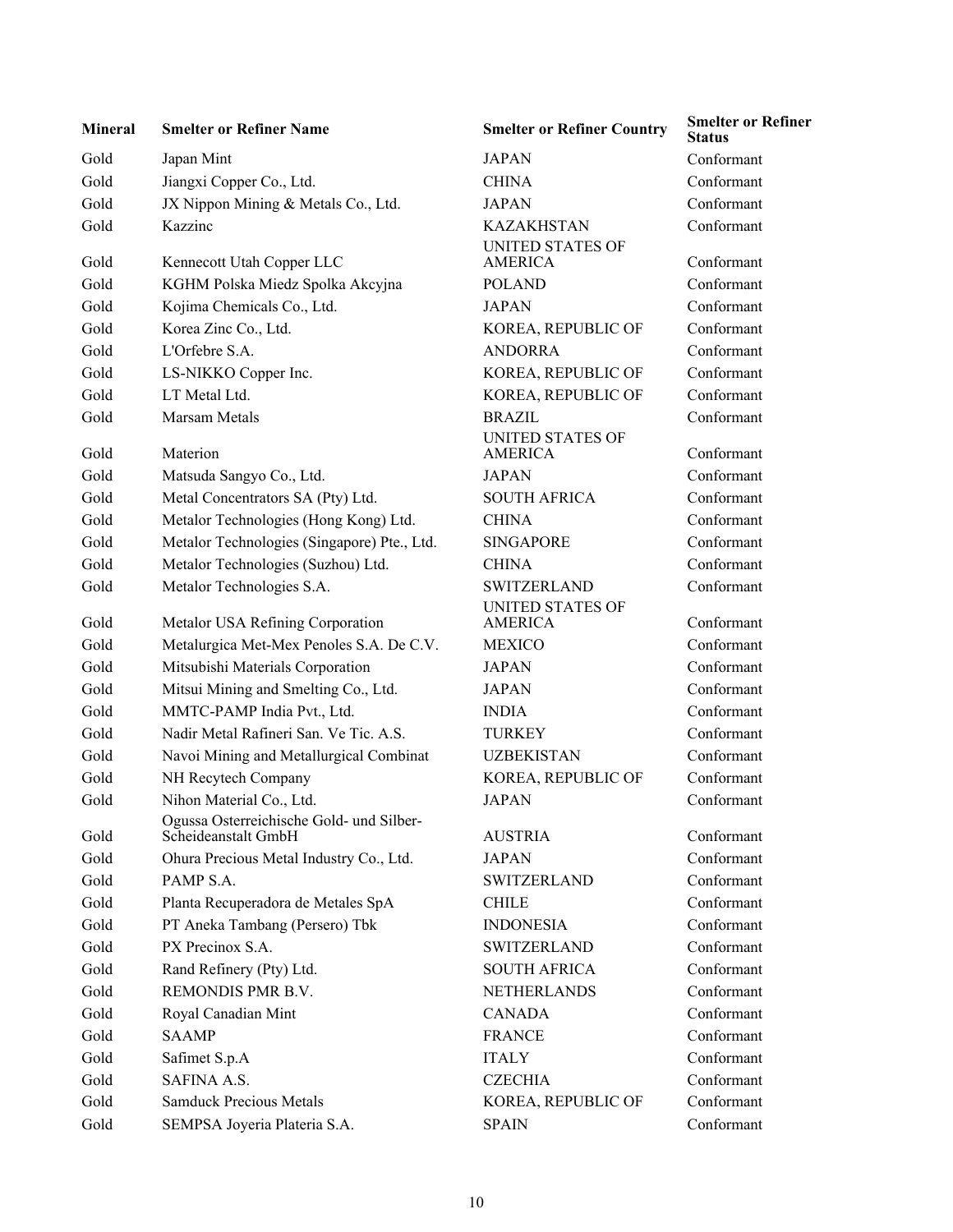| <b>Mineral</b> | <b>Smelter or Refiner Name</b>                                                   | <b>Smelter or Refiner Country</b>         | <b>Smelter or Refiner</b><br><b>Status</b> |
|----------------|----------------------------------------------------------------------------------|-------------------------------------------|--------------------------------------------|
| Gold           | Shandong Gold Smelting Co., Ltd.<br>Shandong Zhaojin Gold & Silver Refinery Co., | <b>CHINA</b>                              | Conformant                                 |
| Gold           | Ltd.                                                                             | <b>CHINA</b>                              | Conformant                                 |
| Gold           | Sichuan Tianze Precious Metals Co., Ltd.                                         | <b>CHINA</b>                              | Conformant                                 |
| Gold           | Singway Technology Co., Ltd.                                                     | TAIWAN, PROVINCE OF<br><b>CHINA</b>       | Conformant                                 |
| Gold           | Solar Applied Materials Technology Corp.                                         | TAIWAN, PROVINCE OF<br><b>CHINA</b>       | Conformant                                 |
| Gold           | Sumitomo Metal Mining Co., Ltd.                                                  | <b>JAPAN</b>                              | Conformant                                 |
| Gold           | SungEel HiMetal Co., Ltd.                                                        | KOREA, REPUBLIC OF                        | Conformant                                 |
| Gold           | T.C.A S.p.A                                                                      | <b>ITALY</b>                              | Conformant                                 |
| Gold           | Tanaka Kikinzoku Kogyo K.K.                                                      | <b>JAPAN</b>                              | Conformant                                 |
| Gold           | Tokuriki Honten Co., Ltd.                                                        | <b>JAPAN</b>                              | Conformant                                 |
| Gold           | TOO Tau-Ken-Altyn                                                                | <b>KAZAKHSTAN</b>                         | Conformant                                 |
| Gold           | Torecom                                                                          | KOREA, REPUBLIC OF                        | Conformant                                 |
| Gold           | <b>Umicore Precious Metals Thailand</b>                                          | <b>THAILAND</b>                           | Conformant                                 |
|                | Umicore S.A. Business Unit Precious Metals                                       |                                           |                                            |
| Gold           | Refining                                                                         | <b>BELGIUM</b>                            | Conformant                                 |
| Gold           | United Precious Metal Refining, Inc.                                             | <b>UNITED STATES OF</b><br><b>AMERICA</b> | Conformant                                 |
| Gold           | Valcambi S.A.                                                                    | <b>SWITZERLAND</b>                        | Conformant                                 |
| Gold           | Western Australian Mint (T/a The Perth Mint)                                     | <b>AUSTRALIA</b>                          | Conformant                                 |
| Gold           | WIELAND Edelmetalle GmbH                                                         | <b>GERMANY</b>                            | Conformant                                 |
| Gold           | Yamakin Co., Ltd.                                                                | <b>JAPAN</b>                              | Conformant                                 |
| Gold           | Yokohama Metal Co., Ltd.                                                         | <b>JAPAN</b>                              | Conformant                                 |
| Gold           | Zhongyuan Gold Smelter of Zhongjin Gold<br>Corporation                           | <b>CHINA</b>                              | Conformant                                 |
| Gold           | <b>Alexy Metals</b>                                                              | <b>UNITED STATES OF</b><br><b>AMERICA</b> | Active                                     |
| Gold           | Augmont Enterprises Private Limited                                              | <b>INDIA</b>                              | Active                                     |
| Gold           | C.I Metales Procesados Industriales SAS                                          | <b>COLOMBIA</b>                           | Active                                     |
| Gold           | GGC Gujrat Gold Centre Pvt. Ltd.                                                 | <b>INDIA</b>                              | Active                                     |
| Gold           | Sancus ZFS (L'Orfebre, SA)                                                       | <b>COLOMBIA</b>                           | Active                                     |
| Gold           | WEEEREFINING                                                                     | <b>FRANCE</b>                             | Active                                     |
| Gold           | ABC Refinery Pty Ltd.                                                            | <b>AUSTRALIA</b>                          | On Smelter Look-up List                    |
| Gold           | Abington Reldan Metals, LLC                                                      | <b>UNITED STATES OF</b><br>AMERICA        | On Smelter Look-up List                    |
| Gold           | African Gold Refinery                                                            | <b>UGANDA</b>                             | On Smelter Look-up List                    |
| Gold           | Atasay Kuyumculuk Sanayi Ve Ticaret A.S.                                         | <b>TURKEY</b>                             | On Smelter Look-up List                    |
| Gold           | AU Traders and Refiners                                                          | <b>SOUTH AFRICA</b>                       | On Smelter Look-up List                    |
| Gold           | Caridad                                                                          | <b>MEXICO</b>                             | On Smelter Look-Up List                    |
| Gold           | CGR Metalloys Pvt Ltd.                                                           | <b>INDIA</b>                              | On Smelter Look-up List                    |
| Gold           | Daejin Indus Co., Ltd.                                                           | KOREA, REPUBLIC OF                        | On Smelter Look-up List                    |
| Gold           | Daye Non-Ferrous Metals Mining Ltd.                                              | <b>CHINA</b>                              | On Smelter Look-up List                    |
| Gold           | Degussa Sonne / Mond Goldhandel GmbH                                             | <b>GERMANY</b>                            | On Smelter Look-up List                    |
| Gold           | Dijllah Gold Refinery FZC                                                        | UNITED ARAB EMIRATES                      | On Smelter Look-up List                    |
| Gold           | Emerald Jewel Industry India Limited (Unit 1)                                    | <b>INDIA</b>                              | On Smelter Look-up List                    |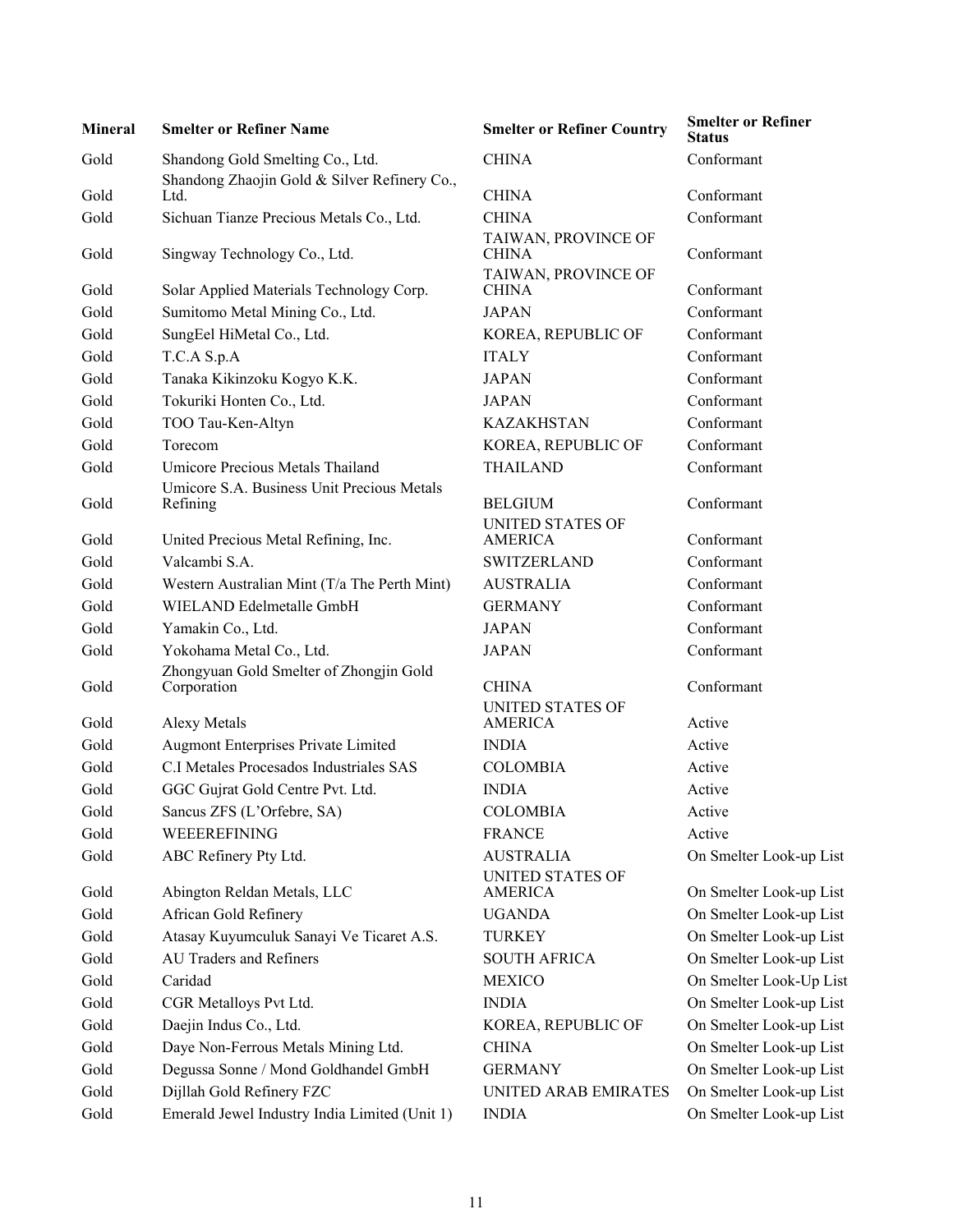| Mineral | <b>Smelter or Refiner Name</b>                                                 | <b>Smelter or Refiner Country</b>         | SMEITEL OF REHIEL<br>Status |
|---------|--------------------------------------------------------------------------------|-------------------------------------------|-----------------------------|
| Gold    | Emerald Jewel Industry India Limited (Unit 2)                                  | <b>INDIA</b>                              | On Smelter Look-up List     |
| Gold    | Emerald Jewel Industry India Limited (Unit 3)                                  | <b>INDIA</b>                              | On Smelter Look-up List     |
| Gold    | Emerald Jewel Industry India Limited (Unit 4)                                  | <b>INDIA</b>                              | On Smelter Look-up List     |
| Gold    | Fidelity Printers and Refiners Ltd.                                            | ZIMBABWE                                  | On Smelter Look-up List     |
| Gold    | Fujairah Gold FZC                                                              | <b>UNITED ARAB EMIRATES</b>               | On Smelter Look-up List     |
| Gold    | Gold Coast Refinery                                                            | <b>GHANA</b>                              | On Smelter Look-up List     |
| Gold    | Great Wall Precious Metals Co., Ltd. of CBPM                                   | <b>CHINA</b>                              | On Smelter Look-up List     |
| Gold    | Guangdong Jinding Gold Limited                                                 | <b>CHINA</b>                              | On Smelter Look-up List     |
| Gold    | Guoda Safina High-Tech Environmental Refinery<br>Co., Ltd.                     | <b>CHINA</b>                              | On Smelter Look-up List     |
| Gold    | Hangzhou Fuchunjiang Smelting Co., Ltd.                                        | <b>CHINA</b>                              | On Smelter Look-up List     |
| Gold    | Hunan Chenzhou Mining Co., Ltd.                                                | <b>CHINA</b>                              | On Smelter Look-up List     |
| Gold    | Hunan Guiyang yinxing Nonferrous Smelting<br>Co., Ltd.                         | <b>CHINA</b>                              | On Smelter Look-up List     |
| Gold    | HwaSeong CJ CO., LTD.                                                          | KOREA, REPUBLIC OF                        | On Smelter Look-up List     |
| Gold    | <b>Industrial Refining Company</b>                                             | <b>BELGIUM</b>                            | On Smelter Look-up List     |
| Gold    | <b>International Precious Metal Refiners</b>                                   | <b>UNITED ARAB EMIRATES</b>               | On Smelter Look-up List     |
| Gold    | JALAN & Company                                                                | <b>INDIA</b>                              | On Smelter Look-up List     |
| Gold    | JSC Ekaterinburg Non-Ferrous Metal Refiners                                    | <b>RUSSIAN FEDERATION</b>                 | On Smelter Look-up List     |
| Gold    | <b>JSC Novosibirsk Refinery</b>                                                | RUSSIAN FEDERATION                        | On Smelter Look-up List     |
| Gold    | <b>JSC</b> Uralelectromed                                                      | <b>RUSSIAN FEDERATION</b>                 | On Smelter Look-up List     |
| Gold    | K.A. Rasmussen                                                                 | <b>NORWAY</b>                             | On Smelter Look-up List     |
| Gold    | Kaloti Precious Metals                                                         | <b>UNITED ARAB EMIRATES</b>               | On Smelter Look-up List     |
| Gold    | Kazakhmys Smelting LLC                                                         | <b>KAZAKHSTAN</b>                         | On Smelter Look-up List     |
| Gold    | Kundan Care Products Ltd.                                                      | <b>INDIA</b>                              | On Smelter Look-up List     |
| Gold    | Kyrgyzaltyn JSC                                                                | <b>KYRGYZSTAN</b>                         | On Smelter Look-up List     |
| Gold    | Kyshtym Copper-Electrolytic Plant ZAO                                          | <b>RUSSIAN FEDERATION</b>                 | On Smelter Look-up List     |
| Gold    | L'azurde Company For Jewelry                                                   | <b>SAUDI ARABIA</b>                       | On Smelter Look-up List     |
| Gold    | Lingbao Gold Co., Ltd.                                                         | <b>CHINA</b>                              | On Smelter Look-up List     |
| Gold    | Lingbao Jinyuan Tonghui Refinery Co., Ltd.                                     | <b>CHINA</b>                              | On Smelter Look-up List     |
| Gold    | Luoyang Zijin Yinhui Gold Refinery Co., Ltd.                                   | <b>CHINA</b>                              | On Smelter Look-up List     |
| Gold    | <b>MD</b> Overseas                                                             | <b>INDIA</b>                              | On Smelter Look-up List     |
| Gold    | Metallix Refining Inc.                                                         | <b>UNITED STATES OF</b><br><b>AMERICA</b> | On Smelter Look-up List     |
| Gold    | Modeltech Sdn Bhd                                                              | <b>MALAYSIA</b>                           | On Smelter Look-up List     |
| Gold    | Morris and Watson                                                              | <b>NEW ZEALAND</b>                        | On Smelter Look-up List     |
| Gold    | Morris and Watson Gold Coast                                                   | <b>AUSTRALIA</b>                          | On Smelter Look-up List     |
| Gold    | Moscow Special Alloys Processing Plant                                         | <b>RUSSIAN FEDERATION</b>                 | On Smelter Look-up List     |
| Gold    | OJSC "The Gulidov Krasnoyarsk Non-Ferrous<br>Metals Plant" (OJSC Krastsvetmet) | <b>RUSSIAN FEDERATION</b>                 | On Smelter Look-up List     |
| Gold    | Pease & Curren                                                                 | <b>UNITED STATES OF</b><br><b>AMERICA</b> | On Smelter Look-up List     |
| Gold    | Penglai Penggang Gold Industry Co., Ltd.                                       | <b>CHINA</b>                              | On Smelter Look-up List     |
| Gold    | Prioksky Plant of Non-Ferrous Metals                                           | <b>RUSSIAN FEDERATION</b>                 | On Smelter Look-up List     |
| Gold    | QG Refining, LLC                                                               | <b>UNITED STATES OF</b><br><b>AMERICA</b> | On Smelter Look-up List     |
| Gold    | Refinery of Seemine Gold Co., Ltd.                                             | <b>CHINA</b>                              | On Smelter Look-up List     |
|         |                                                                                |                                           |                             |

| <b>Mineral</b> | <b>Smelter or Refiner Name</b>                             | <b>Smelter or Refiner Country</b>             | <b>Smelter or Refiner</b><br>Status |
|----------------|------------------------------------------------------------|-----------------------------------------------|-------------------------------------|
| Gold           | Emerald Jewel Industry India Limited (Unit 2)              | <b>INDIA</b>                                  | On Smelter Look-up List             |
| Gold           | Emerald Jewel Industry India Limited (Unit 3)              | <b>INDIA</b>                                  | On Smelter Look-up List             |
| Gold           | Emerald Jewel Industry India Limited (Unit 4)              | <b>INDIA</b>                                  | On Smelter Look-up List             |
| Gold           | Fidelity Printers and Refiners Ltd.                        | ZIMBABWE                                      | On Smelter Look-up List             |
| Gold           | Fujairah Gold FZC                                          | <b>UNITED ARAB EMIRATES</b>                   | On Smelter Look-up List             |
| Gold           | Gold Coast Refinery                                        | <b>GHANA</b>                                  | On Smelter Look-up List             |
| Gold           | Great Wall Precious Metals Co., Ltd. of CBPM               | <b>CHINA</b>                                  | On Smelter Look-up List             |
| Gold           | Guangdong Jinding Gold Limited                             | <b>CHINA</b>                                  | On Smelter Look-up List             |
| Gold           | Guoda Safina High-Tech Environmental Refinery<br>Co., Ltd. | <b>CHINA</b>                                  | On Smelter Look-up List             |
| Gold           | Hangzhou Fuchunjiang Smelting Co., Ltd.                    | <b>CHINA</b>                                  | On Smelter Look-up List             |
| Gold           | Hunan Chenzhou Mining Co., Ltd.                            | <b>CHINA</b>                                  | On Smelter Look-up List             |
| Gold           | Hunan Guiyang yinxing Nonferrous Smelting<br>Co., Ltd.     | <b>CHINA</b>                                  | On Smelter Look-up List             |
| Gold           | HwaSeong CJ CO., LTD.                                      | KOREA, REPUBLIC OF                            | On Smelter Look-up List             |
| Gold           | <b>Industrial Refining Company</b>                         | <b>BELGIUM</b>                                | On Smelter Look-up List             |
| Gold           | <b>International Precious Metal Refiners</b>               | UNITED ARAB EMIRATES                          | On Smelter Look-up List             |
| Gold           | JALAN & Company                                            | <b>INDIA</b>                                  | On Smelter Look-up List             |
| Gold           | JSC Ekaterinburg Non-Ferrous Metal Refiners                | <b>RUSSIAN FEDERATION</b>                     | On Smelter Look-up List             |
| Gold           | <b>JSC Novosibirsk Refinery</b>                            | <b>RUSSIAN FEDERATION</b>                     | On Smelter Look-up List             |
| Gold           | <b>JSC</b> Uralelectromed                                  | <b>RUSSIAN FEDERATION</b>                     | On Smelter Look-up List             |
| Gold           | K.A. Rasmussen                                             | <b>NORWAY</b>                                 | On Smelter Look-up List             |
| Gold           | Kaloti Precious Metals                                     | <b>UNITED ARAB EMIRATES</b>                   | On Smelter Look-up List             |
| Gold           | Kazakhmys Smelting LLC                                     | <b>KAZAKHSTAN</b>                             | On Smelter Look-up List             |
| Gold           | Kundan Care Products Ltd.                                  | <b>INDIA</b>                                  | On Smelter Look-up List             |
| Gold           | Kyrgyzaltyn JSC                                            | <b>KYRGYZSTAN</b>                             | On Smelter Look-up List             |
| Gold           | Kyshtym Copper-Electrolytic Plant ZAO                      | <b>RUSSIAN FEDERATION</b>                     | On Smelter Look-up List             |
| Gold           | L'azurde Company For Jewelry                               | <b>SAUDI ARABIA</b>                           | On Smelter Look-up List             |
| Gold           | Lingbao Gold Co., Ltd.                                     | <b>CHINA</b>                                  | On Smelter Look-up List             |
| Gold           | Lingbao Jinyuan Tonghui Refinery Co., Ltd.                 | <b>CHINA</b>                                  | On Smelter Look-up List             |
| Gold           | Luoyang Zijin Yinhui Gold Refinery Co., Ltd.               | <b>CHINA</b>                                  | On Smelter Look-up List             |
| Gold           | <b>MD</b> Overseas                                         | <b>INDIA</b>                                  | On Smelter Look-up List             |
| Gold           | Metallix Refining Inc.                                     | <b>UNITED STATES OF</b><br><b>AMERICA</b>     | On Smelter Look-up List             |
| Gold           | Modeltech Sdn Bhd                                          | <b>MALAYSIA</b>                               | On Smelter Look-up List             |
| Gold           | Morris and Watson                                          | <b>NEW ZEALAND</b>                            | On Smelter Look-up List             |
| Gold           | Morris and Watson Gold Coast                               | <b>AUSTRALIA</b>                              | On Smelter Look-up List             |
| Gold           | Moscow Special Alloys Processing Plant                     | <b>RUSSIAN FEDERATION</b>                     | On Smelter Look-up List             |
|                | OJSC "The Gulidov Krasnoyarsk Non-Ferrous                  |                                               |                                     |
| Gold           | Metals Plant" (OJSC Krastsvetmet)                          | <b>RUSSIAN FEDERATION</b><br>UNITED STATES OF | On Smelter Look-up List             |
| Gold           | Pease & Curren                                             | <b>AMERICA</b>                                | On Smelter Look-up List             |
| Gold           | Penglai Penggang Gold Industry Co., Ltd.                   | <b>CHINA</b>                                  | On Smelter Look-up List             |
| Gold           | Prioksky Plant of Non-Ferrous Metals                       | <b>RUSSIAN FEDERATION</b><br>UNITED STATES OF | On Smelter Look-up List             |
| Gold           | QG Refining, LLC                                           | <b>AMERICA</b>                                | On Smelter Look-up List             |
| Gold           | Refinery of Seemine Gold Co., Ltd.                         | <b>CHINA</b>                                  | On Smelter Look-up List             |

12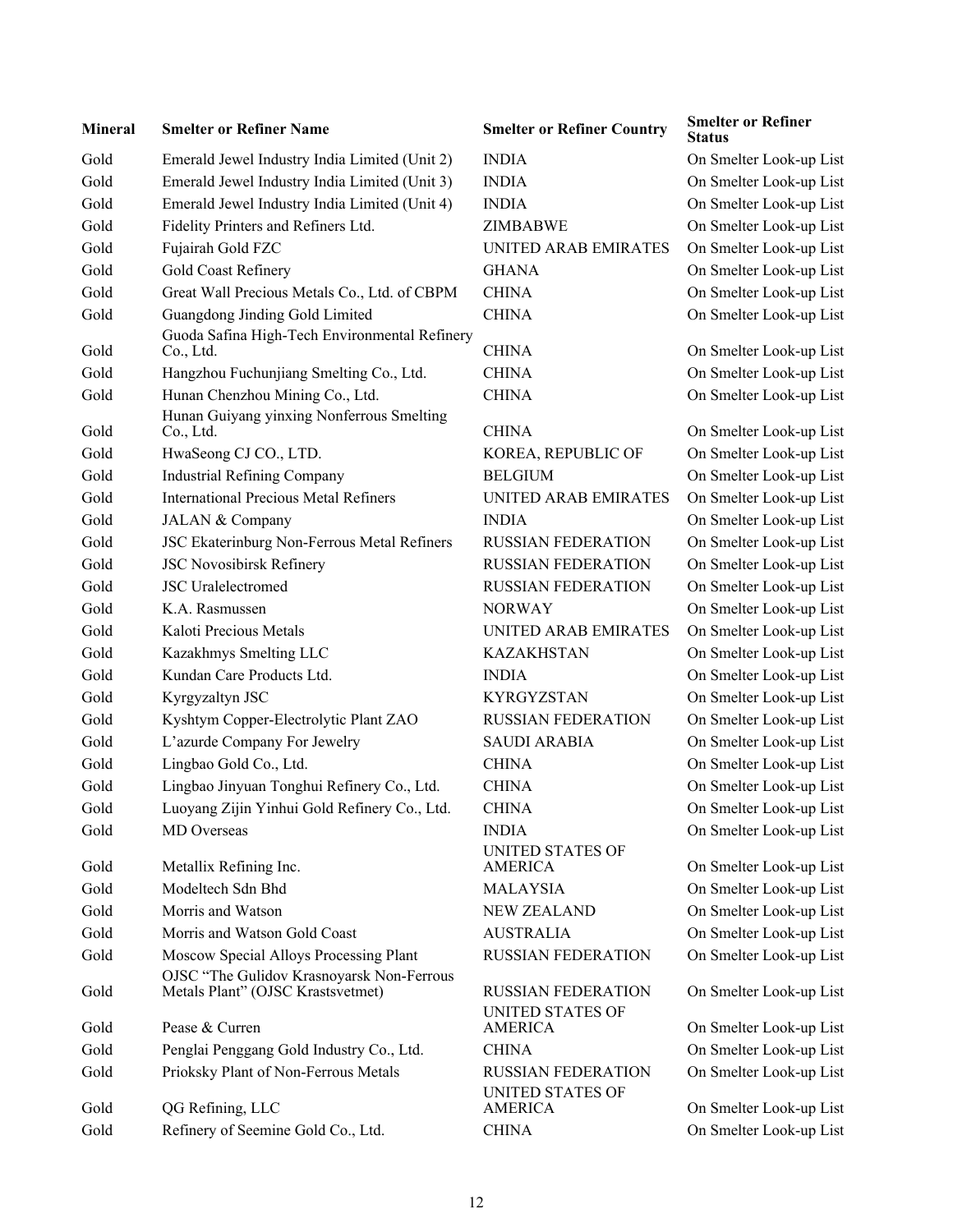| <b>Mineral</b> | <b>Smelter or Refiner Name</b>                                          | <b>Smelter or Refiner Country</b>         | <b>Smeiter</b> or<br><b>Status</b> |
|----------------|-------------------------------------------------------------------------|-------------------------------------------|------------------------------------|
| Gold           | Republic Metals Corporation                                             | UNITED STATES OF<br><b>AMERICA</b>        | On Smelter                         |
| Gold           | Sabin Metal Corp.                                                       | <b>UNITED STATES OF</b><br><b>AMERICA</b> | On Smelter                         |
| Gold           | Sai Refinery                                                            | <b>INDIA</b>                              | On Smelter                         |
| Gold           | Samwon Metals Corp.                                                     | KOREA, REPUBLIC OF                        | On Smelter                         |
| Gold           | SAXONIA Edelmetalle GmbH                                                | <b>GERMANY</b>                            | On Smelter                         |
| Gold           | Sellem Industries Ltd.                                                  | <b>MAURITANIA</b>                         | On Smelter                         |
| Gold           | Shandong Humon Smelting Co., Ltd.                                       | <b>CHINA</b>                              | On Smelter                         |
|                | Shandong Tiancheng Biological Gold Industrial                           |                                           |                                    |
| Gold           | Co., Ltd.                                                               | <b>CHINA</b>                              | On Smelter                         |
| Gold           | Shenzhen Zhonghenglong Real Industry Co., Ltd.                          | <b>CHINA</b>                              | On Smelter                         |
| Gold           | Shirpur Gold Refinery Ltd.                                              | <b>INDIA</b>                              | On Smelter                         |
| Gold           | SOE Shyolkovsky Factory of Secondary Precious<br>Metals                 | <b>RUSSIAN FEDERATION</b>                 | On Smelter                         |
| Gold           | Sovereign Metals                                                        | <b>INDIA</b>                              | On Smelter                         |
| Gold           | State Research Institute Center for Physical<br>Sciences and Technology | <b>LITHUANIA</b>                          | On Smelter                         |
| Gold           | Sudan Gold Refinery                                                     | <b>SUDAN</b>                              | On Smelter                         |
| Gold           | Super Dragon Technology Co., Ltd.                                       | TAIWAN, PROVINCE OF<br><b>CHINA</b>       | On Smelter                         |
| Gold           | Tongling Nonferrous Metals Group Co., Ltd.                              | <b>CHINA</b>                              | On Smelter                         |
| Gold           | <b>TSK Pretech</b>                                                      | KOREA, REPUBLIC OF                        | On Smelter                         |
| Gold           | Umicore Brasil Ltda.                                                    | <b>BRAZIL</b>                             | On Smelter                         |
| Gold           | Universal Precious Metals Refining Zambia                               | <b>ZAMBIA</b>                             | On Smelter                         |
| Gold           | Value Trading                                                           | <b>BELGIUM</b>                            | On Smelter                         |
| Gold           | Yunnan Copper Industry Co., Ltd.                                        | <b>CHINA</b>                              | On Smelter                         |
| Tantalum       | <b>AMG</b> Brasil                                                       | <b>BRAZIL</b>                             | Conformant                         |
| Tantalum       | Asaka Riken Co., Ltd.                                                   | <b>JAPAN</b>                              | Conformant                         |
| Tantalum       | Changsha South Tantalum Niobium Co., Ltd.                               | <b>CHINA</b>                              | Conformant                         |
| Tantalum       | D Block Metals, LLC                                                     | <b>UNITED STATES OF</b><br><b>AMERICA</b> | Conformant                         |
| Tantalum       | F&X Electro-Materials Ltd.                                              | <b>CHINA</b>                              | Conformant                         |
| Tantalum       | FIR Metals & Resource Ltd.                                              | <b>CHINA</b>                              | Conformant                         |
| Tantalum       | Global Advanced Metals Aizu                                             | <b>JAPAN</b>                              | Conformant                         |
| Tantalum       | Global Advanced Metals Boyertown                                        | <b>UNITED STATES OF</b><br><b>AMERICA</b> | Conformant                         |
| Tantalum       | Guangdong Rising Rare Metals-EO Materials<br>Ltd.                       | <b>CHINA</b>                              | Conformant                         |
| Tantalum       | H.C. Starck Hermsdorf GmbH                                              | <b>GERMANY</b>                            | Conformant                         |
| Tantalum       | H.C. Starck Inc.                                                        | <b>UNITED STATES OF</b><br>AMERICA        | Conformant                         |
| Tantalum       | Hengyang King Xing Lifeng New Materials Co.,<br>Ltd.                    | <b>CHINA</b>                              | Conformant                         |
| Tantalum       | Jiangxi Dinghai Tantalum & Niobium Co., Ltd.                            | <b>CHINA</b>                              | Conformant                         |
| Tantalum       | Jiangxi Tuohong New Raw Material                                        | <b>CHINA</b>                              | Conformant                         |
| Tantalum       | JiuJiang JinXin Nonferrous Metals Co., Ltd.                             | <b>CHINA</b>                              | Conformant                         |
| Tantalum       | Jiujiang Tanbre Co., Ltd.                                               | <b>CHINA</b>                              | Conformant                         |

**Smelter or Refiner Country Smelter or Refiner** UNITED STATES OF UNITED STATES OF INDIA On Smelter Look-up List KOREA, REPUBLIC OF On Smelter Look-up List GERMANY On Smelter Look-up List MAURITANIA On Smelter Look-up List CHINA On Smelter Look-up List CHINA On Smelter Look-up List CHINA On Smelter Look-up List INDIA On Smelter Look-up List RUSSIAN FEDERATION On Smelter Look-up List INDIA On Smelter Look-up List LITHUANIA On Smelter Look-up List SUDAN On Smelter Look-up List TAIWAN, PROVINCE OF CHINA On Smelter Look-up List KOREA, REPUBLIC OF On Smelter Look-up List BRAZIL On Smelter Look-up List ZAMBIA On Smelter Look-up List BELGIUM On Smelter Look-up List CHINA On Smelter Look-up List UNITED STATES OF AMERICA Conformant UNITED STATES OF AMERICA Conformant CHINA Conformant GERMANY Conformant UNITED STATES OF CHINA Conformant

**Status**

On Smelter Look-up List

On Smelter Look-up List

On Smelter Look-up List Conformant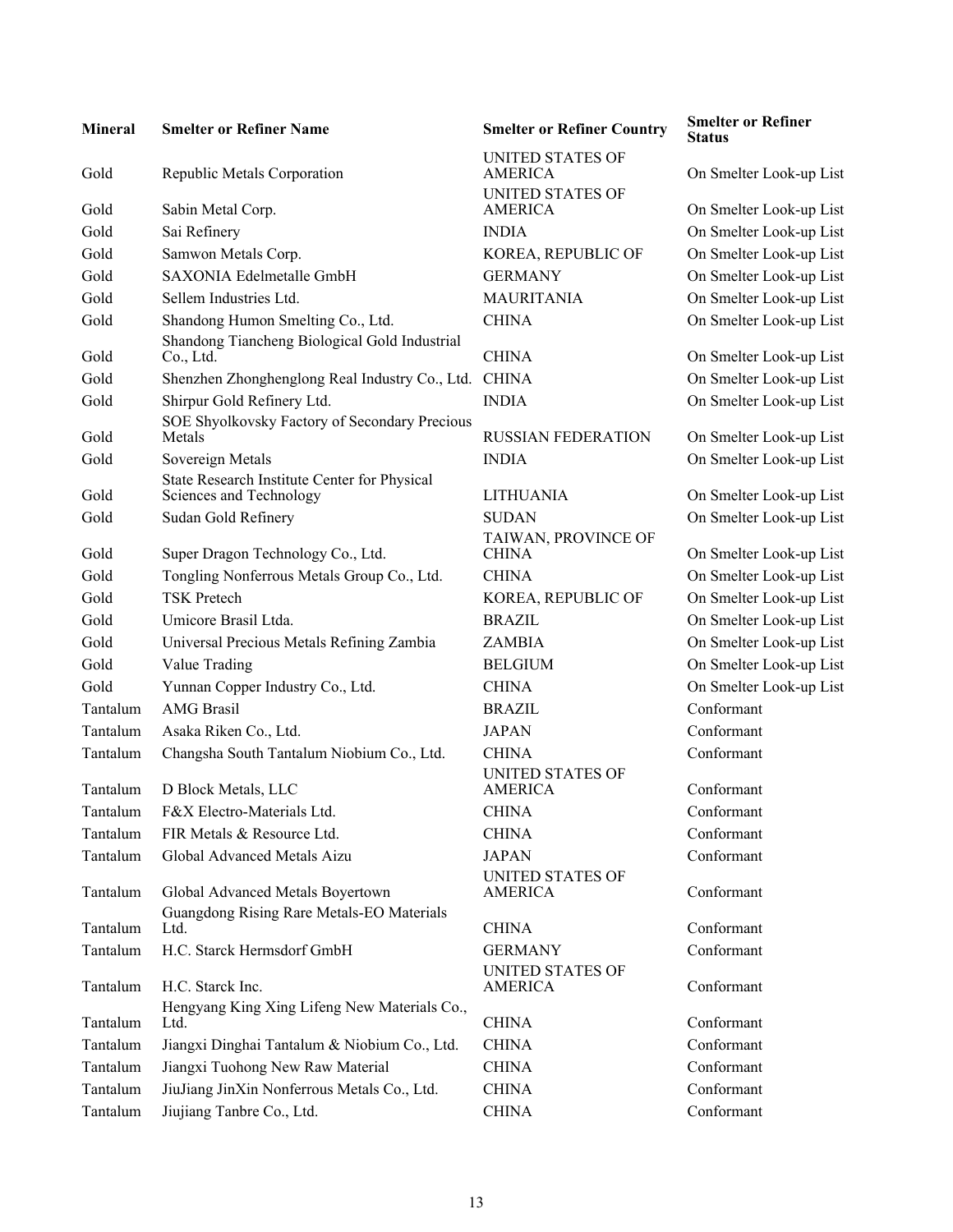| <b>Mineral</b> | <b>Smelter or Refiner Name</b>                          | <b>Smelter or Refiner Country</b>         | <b>Smelter or Refiner</b><br><b>Status</b> |
|----------------|---------------------------------------------------------|-------------------------------------------|--------------------------------------------|
| Tantalum       | Jiujiang Zhongao Tantalum & Niobium Co., Ltd.           | <b>CHINA</b>                              | Conformant                                 |
| Tantalum       | <b>KEMET</b> de Mexico                                  | <b>MEXICO</b>                             | Conformant                                 |
| Tantalum       | Meta Materials                                          | NORTH MACEDONIA,<br><b>REPUBLIC OF</b>    | Conformant                                 |
| Tantalum       | Metallurgical Products India Pvt., Ltd.                 | <b>INDIA</b>                              | Conformant                                 |
| Tantalum       | Mineracao Taboca S.A.                                   | <b>BRAZIL</b>                             | Conformant                                 |
| Tantalum       | Mitsui Mining and Smelting Co., Ltd.                    | <b>JAPAN</b>                              | Conformant                                 |
| Tantalum       | Ningxia Orient Tantalum Industry Co., Ltd.              | <b>CHINA</b>                              | Conformant                                 |
| Tantalum       | <b>NPM Silmet AS</b>                                    | <b>ESTONIA</b>                            | Conformant                                 |
| Tantalum       | QuantumClean                                            | <b>UNITED STATES OF</b><br><b>AMERICA</b> | Conformant                                 |
| Tantalum       | Resind Industria e Comercio Ltda.                       | <b>BRAZIL</b>                             | Conformant                                 |
| Tantalum       | RFH Yancheng Jinye New Material Technology<br>Co., Ltd. | <b>CHINA</b>                              | Conformant                                 |
| Tantalum       | Solikamsk Magnesium Works OAO                           | <b>RUSSIAN FEDERATION</b>                 | Conformant                                 |
| Tantalum       | Taki Chemical Co., Ltd.                                 | <b>JAPAN</b>                              | Conformant                                 |
| Tantalum       | TANIOBIS Co., Ltd.                                      | <b>THAILAND</b>                           | Conformant                                 |
| Tantalum       | <b>TANIOBIS GmbH</b>                                    | <b>GERMANY</b>                            | Conformant                                 |
| Tantalum       | TANIOBIS Japan Co., Ltd.                                | <b>JAPAN</b>                              | Conformant                                 |
| Tantalum       | TANIOBIS Smelting GmbH & Co. KG                         | <b>GERMANY</b>                            | Conformant                                 |
|                |                                                         | <b>UNITED STATES OF</b>                   |                                            |
| Tantalum       | <b>Telex Metals</b>                                     | <b>AMERICA</b>                            | Conformant                                 |
| Tantalum       | Ulba Metallurgical Plant JSC                            | <b>KAZAKHSTAN</b>                         | Conformant                                 |
| Tantalum       | XIMEI RESOURCES (GUANGDONG)<br><b>LIMITED</b>           | <b>CHINA</b>                              | Conformant                                 |
| Tantalum       | XinXing HaoRong Electronic Material Co., Ltd.           | <b>CHINA</b>                              | Conformant                                 |
| Tantalum       | Yanling Jincheng Tantalum & Niobium Co., Ltd.           | <b>CHINA</b>                              | Conformant                                 |
| Tantalum       | CP Metals Inc.                                          | <b>UNITED STATES OF</b><br><b>AMERICA</b> | On Smelter Look-up List                    |
|                |                                                         | UNITED STATES OF                          |                                            |
| Tantalum       | Exotech Inc.                                            | <b>AMERICA</b>                            | On Smelter Look-up List                    |
| Tantalum       | Jiujiang Janny New Material Co., Ltd.                   | <b>CHINA</b>                              | On Smelter Look-up List                    |
| Tantalum       | <b>KEMET Blue Powder</b>                                | <b>UNITED STATES OF</b><br><b>AMERICA</b> | On Smelter Look-up List                    |
| Tin            | Alpha                                                   | <b>UNITED STATES OF</b><br><b>AMERICA</b> | Conformant                                 |
| Tin            | Chenzhou Yunxiang Mining and Metallurgy Co.,<br>Ltd.    | <b>CHINA</b>                              | Conformant                                 |
| Tin            | Chifeng Dajingzi Tin Industry Co., Ltd.                 | <b>CHINA</b>                              | Conformant                                 |
| Tin            | China Tin Group Co., Ltd.                               | <b>CHINA</b>                              | Conformant                                 |
| Tin            | <b>CRM</b> Synergies                                    | <b>SPAIN</b>                              | Conformant                                 |
| Tin            | Dowa                                                    | <b>JAPAN</b>                              | Conformant                                 |
|                |                                                         | <b>BOLIVIA</b><br>(PLURINATIONAL STATE    |                                            |
| Tin            | <b>EM Vinto</b>                                         | OF)                                       | Conformant                                 |
| Tin            | Estanho de Rondonia S.A.                                | <b>BRAZIL</b>                             | Conformant                                 |
| Tin            | Fabrica Auricchio Industria e Comercio Ltda.            | <b>BRAZIL</b>                             | Conformant                                 |
| Tin            | Fenix Metals                                            | <b>POLAND</b>                             | Conformant                                 |
| Tin            | Gejiu Non-Ferrous Metal Processing Co., Ltd.            | <b>CHINA</b>                              | Conformant                                 |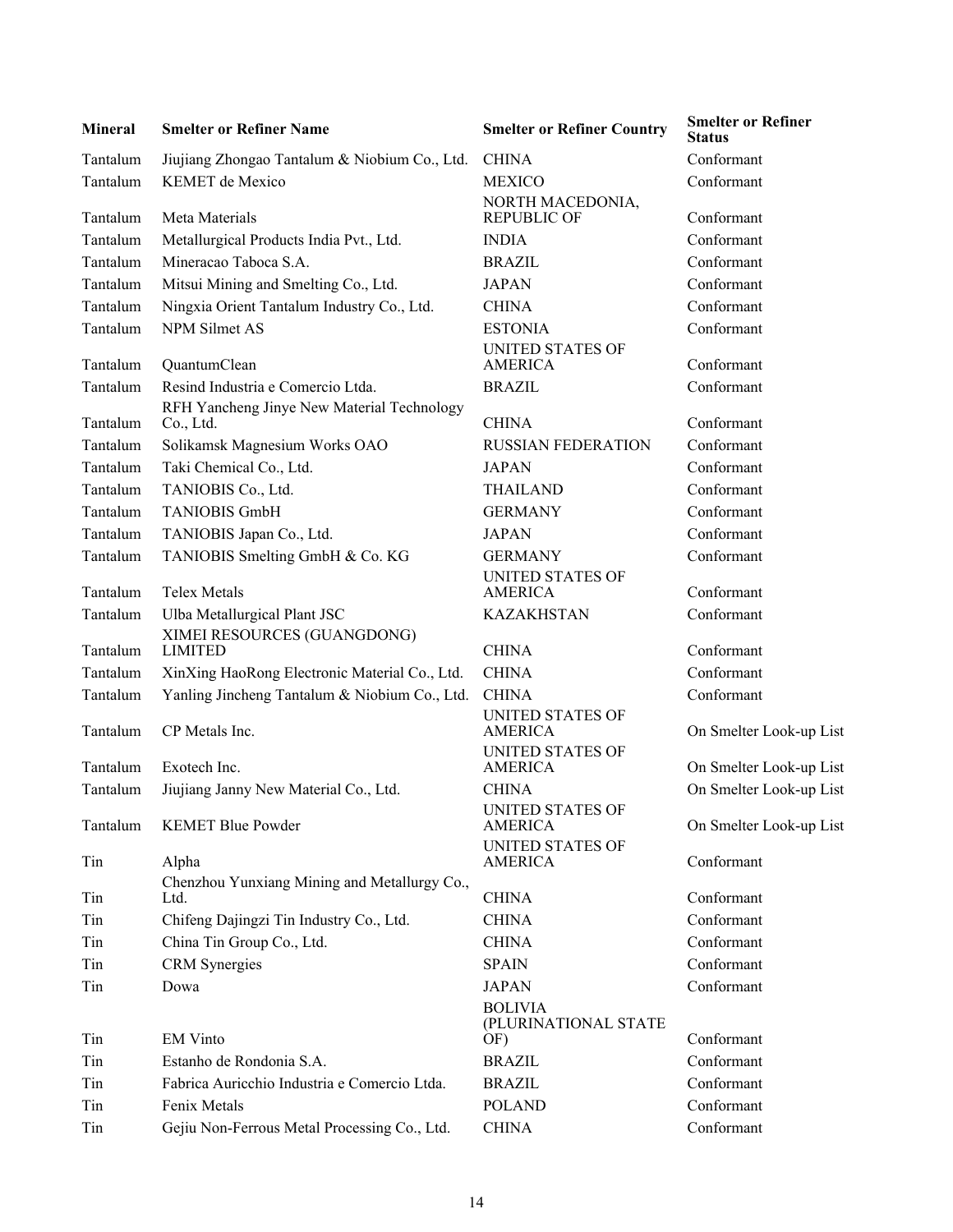| <b>Mineral</b> | <b>Smelter or Refiner Name</b>                 | <b>Smelter or Refiner Country</b>         | <b>Smelter or Refiner</b><br><b>Status</b> |
|----------------|------------------------------------------------|-------------------------------------------|--------------------------------------------|
| Tin            | Gejiu Yunxin Nonferrous Electrolysis Co., Ltd. | <b>CHINA</b>                              | Conformant                                 |
| Tin            | Gejiu Zili Mining And Metallurgy Co., Ltd.     | <b>CHINA</b>                              | Conformant                                 |
| Tin            | Guangdong Hanhe Non-Ferrous Metal Co., Ltd.    | <b>CHINA</b>                              | Conformant                                 |
| Tin            | HuiChang Hill Tin Industry Co., Ltd.           | <b>CHINA</b>                              | Conformant                                 |
| Tin            | Jiangxi New Nanshan Technology Ltd.            | <b>CHINA</b>                              | Conformant                                 |
| Tin            | Luna Smelter, Ltd.                             | <b>RWANDA</b>                             | Conformant                                 |
| Tin            | Ma'anshan Weitai Tin Co., Ltd.                 | <b>CHINA</b>                              | Conformant                                 |
| Tin            | Magnu's Minerais Metais e Ligas Ltda.          | <b>BRAZIL</b>                             | Conformant                                 |
| Tin            | Malaysia Smelting Corporation (MSC)            | <b>MALAYSIA</b>                           | Conformant                                 |
| Tin            | Metallic Resources, Inc.                       | <b>UNITED STATES OF</b><br><b>AMERICA</b> | Conformant                                 |
| Tin            | Metallo Belgium N.V.                           | <b>BELGIUM</b>                            | Conformant                                 |
| Tin            | Metallo Spain S.L.U.                           | <b>SPAIN</b>                              | Conformant                                 |
| Tin            | Mineracao Taboca S.A.                          | <b>BRAZIL</b>                             | Conformant                                 |
| Tin            | Minsur                                         | <b>PERU</b>                               | Conformant                                 |
| Tin            | Mitsubishi Materials Corporation               | <b>JAPAN</b>                              | Conformant                                 |
| Tin            | Novosibirsk Processing Plant Ltd.              | <b>RUSSIAN FEDERATION</b>                 | Conformant                                 |
| Tin            | O.M. Manufacturing (Thailand) Co., Ltd.        | <b>THAILAND</b>                           | Conformant                                 |
| Tin            | O.M. Manufacturing Philippines, Inc.           | <b>PHILIPPINES</b>                        | Conformant                                 |
|                |                                                | <b>BOLIVIA</b><br>(PLURINATIONAL STATE    |                                            |
| Tin            | Operaciones Metalurgicas S.A.                  | OF)                                       | Conformant<br>Conformant                   |
| Tin            | PT Artha Cipta Langgeng                        | <b>INDONESIA</b>                          |                                            |
| Tin            | PT ATD Makmur Mandiri Jaya                     | <b>INDONESIA</b>                          | Conformant                                 |
| Tin            | PT Babel Inti Perkasa                          | <b>INDONESIA</b>                          | Conformant                                 |
| Tin            | PT Babel Surya Alam Lestari                    | <b>INDONESIA</b>                          | Conformant                                 |
| Tin            | PT Bangka Serumpun                             | <b>INDONESIA</b>                          | Conformant                                 |
| Tin            | PT Cipta Persada Mulia                         | <b>INDONESIA</b>                          | Conformant                                 |
| Tin            | PT Menara Cipta Mulia                          | <b>INDONESIA</b>                          | Conformant                                 |
| Tin            | PT Mitra Stania Prima                          | <b>INDONESIA</b>                          | Conformant                                 |
| Tin            | PT Prima Timah Utama                           | <b>INDONESIA</b>                          | Conformant                                 |
| Tin            | PT Rajawali Rimba Perkasa                      | <b>INDONESIA</b>                          | Conformant                                 |
| Tin            | PT Rajehan Ariq                                | <b>INDONESIA</b>                          | Conformant                                 |
| Tin            | PT Refined Bangka Tin                          | <b>INDONESIA</b>                          | Conformant                                 |
| Tin            | PT Sariwiguna Binasentosa                      | <b>INDONESIA</b>                          | Conformant                                 |
| Tin            | PT Stanindo Inti Perkasa                       | <b>INDONESIA</b>                          | Conformant                                 |
| Tin            | PT Timah Tbk Kundur                            | <b>INDONESIA</b>                          | Conformant                                 |
| Tin            | PT Timah Tbk Mentok                            | <b>INDONESIA</b>                          | Conformant                                 |
| Tin            | PT Tinindo Inter Nusa                          | <b>INDONESIA</b>                          | Conformant                                 |
| Tin            | Resind Industria e Comercio Ltda.              | <b>BRAZIL</b>                             | Conformant                                 |
| Tin            | Rui Da Hung                                    | TAIWAN, PROVINCE OF<br><b>CHINA</b>       | Conformant                                 |
| Tin            | Soft Metais Ltda.                              | <b>BRAZIL</b>                             | Conformant                                 |
| Tin            | Thai Nguyen Mining and Metallurgy Co., Ltd.    | <b>VIET NAM</b>                           | Conformant                                 |
| Tin            | Thaisarco                                      | <b>THAILAND</b>                           | Conformant                                 |
| Tin            | Tin Smelting Branch of Yunnan Tin Co., Ltd.    | <b>CHINA</b>                              | Conformant                                 |

| <b>Smelter or Refiner Country</b>             | <b>Smelter or Refin</b><br>Status |
|-----------------------------------------------|-----------------------------------|
| CHINA                                         | Conformant                        |
| <b>CHINA</b>                                  | Conformant                        |
| <b>CHINA</b>                                  | Conformant                        |
| CHINA                                         | Conformant                        |
| CHINA                                         | Conformant                        |
| RWANDA                                        | Conformant                        |
| CHINA                                         | Conformant                        |
| BRAZIL                                        | Conformant                        |
| MALAYSIA                                      | Conformant                        |
| UNITED STATES OF<br><b>AMERICA</b>            | Conformant                        |
| BELGIUM                                       | Conformant                        |
| SPAIN                                         | Conformant                        |
| <b>BRAZIL</b>                                 | Conformant                        |
| PERU                                          | Conformant                        |
| <b>JAPAN</b>                                  | Conformant                        |
| RUSSIAN FEDERATION                            | Conformant                        |
| <b>THAILAND</b>                               | Conformant                        |
| PHILIPPINES                                   | Conformant                        |
| <b>BOLIVIA</b><br>(PLURINATIONAL STATE<br>ÒF) | Conformant                        |
| <b>INDONESIA</b>                              | Conformant                        |
| INDONESIA                                     | Conformant                        |
| INDONESIA                                     | Conformant                        |
| INDONESIA                                     | Conformant                        |
| INDONESIA                                     | Conformant                        |
| INDONESIA                                     | Conformant                        |
| <b>INDONESIA</b>                              | Conformant                        |
| <b>INDONESIA</b>                              | Conformant                        |
| INDONESIA                                     | Conformant                        |
| INDONESIA                                     | Conformant                        |
| INDONESIA                                     | Conformant                        |
| INDONESIA                                     | Conformant                        |
| INDONESIA                                     | Conformant                        |
| INDONESIA                                     | Conformant                        |
| <b>INDONESIA</b>                              | Conformant                        |
| <b>INDONESIA</b>                              | Conformant                        |
| <b>INDONESIA</b>                              | Conformant                        |
| BRAZIL                                        | Conformant                        |
| TAIWAN, PROVINCE OF<br><b>CHINA</b>           | Conformant                        |
| BRAZIL                                        | Conformant                        |
| <b>VIET NAM</b>                               | Conformant                        |
| THAILAND                                      | Conformant                        |
| <b>CHINA</b>                                  | Conformant                        |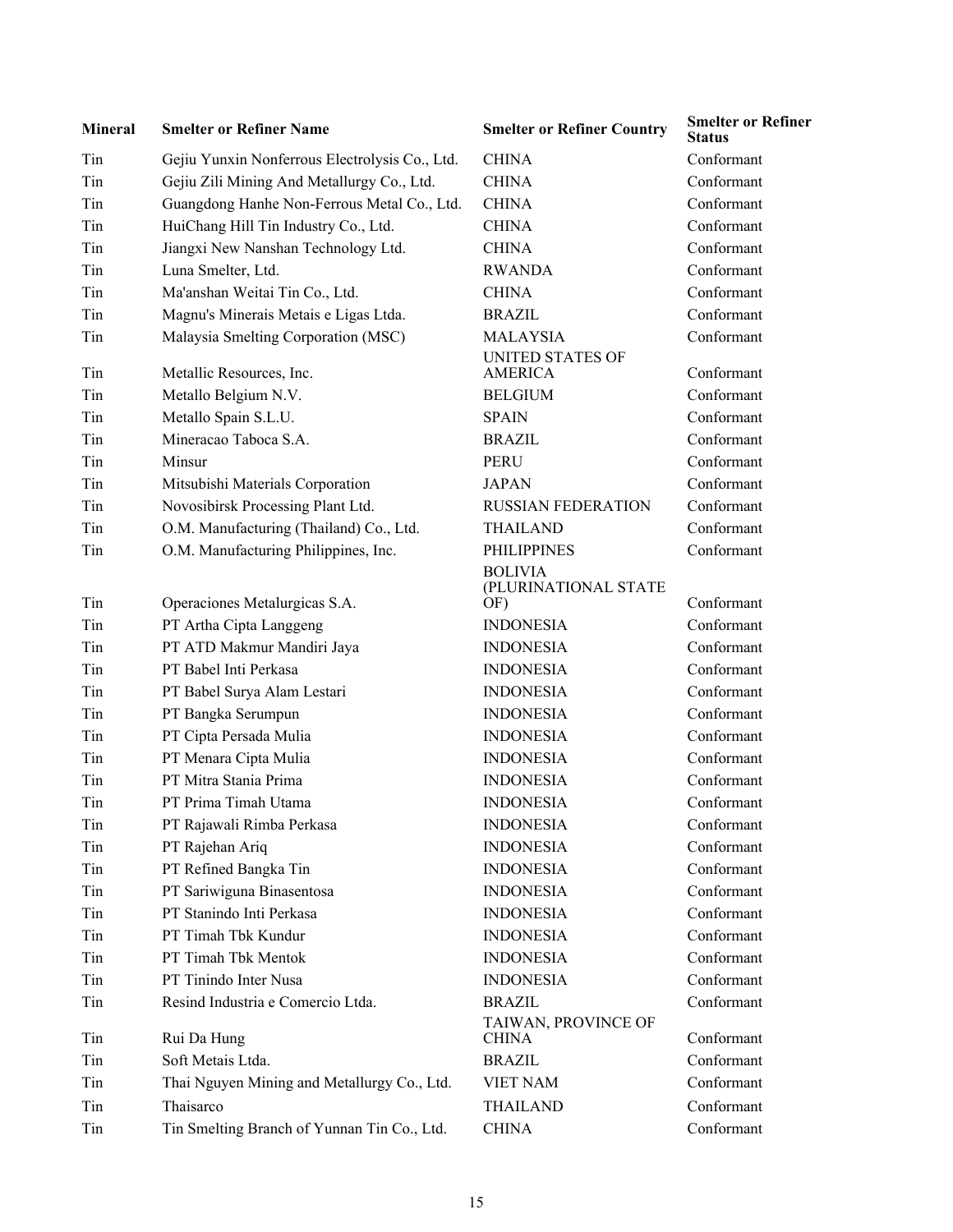| <b>Mineral</b> | <b>Smelter or Refiner Name</b>                                                           | <b>Smelter or Refiner Country</b>         | <b>Smelter or Refiner</b><br><b>Status</b> |
|----------------|------------------------------------------------------------------------------------------|-------------------------------------------|--------------------------------------------|
| Tin            | Tin Technology & Refining                                                                | <b>UNITED STATES OF</b><br><b>AMERICA</b> | Conformant                                 |
| Tin            | White Solder Metalurgia e Mineracao Ltda.                                                | <b>BRAZIL</b>                             | Conformant                                 |
| Tin            | Yunnan Chengfeng Non-ferrous Metals Co., Ltd.                                            | <b>CHINA</b>                              | Conformant                                 |
|                | CRM Fundicao De Metais E Comercio De                                                     |                                           |                                            |
| Tin            | Equipamentos Eletronicos Do Brasil Ltda                                                  | <b>BRAZIL</b>                             | Active                                     |
| Tin            | CV Venus Inti Perkasa                                                                    | <b>INDONESIA</b>                          | Active                                     |
| Tin            | PT Aries Kencana Sejahtera                                                               | <b>INDONESIA</b>                          | Active                                     |
| Tin            | PT Bukit Timah                                                                           | <b>INDONESIA</b>                          | Active                                     |
| Tin            | PT Masbro Alam Stania                                                                    | <b>INDONESIA</b>                          | Active                                     |
| Tin            | PT Mitra Sukses Globalindo                                                               | <b>INDONESIA</b>                          | Active                                     |
| Tin            | PT Sukses Inti Makmur                                                                    | <b>INDONESIA</b>                          | Active                                     |
| Tin            | PT Timah Nusantara                                                                       | <b>INDONESIA</b>                          | Active                                     |
| Tin            | Super Ligas                                                                              | <b>BRAZIL</b>                             | Active                                     |
| Tin            | An Vinh Joint Stock Mineral Processing<br>Company                                        | <b>VIET NAM</b>                           | On Smelter Look-up List                    |
| Tin            | CNMC (Guangxi) PGMA Co., Ltd.                                                            | <b>CHINA</b>                              | On Smelter Look-up List                    |
| Tin            | CV Ayi Jaya                                                                              | <b>INDONESIA</b>                          | On Smelter Look-up List                    |
| Tin            | CV Dua Sekawan                                                                           | <b>INDONESIA</b>                          | On Smelter Look-up List                    |
| Tin            | CV Gita Pesona                                                                           | <b>INDONESIA</b>                          | On Smelter Look-up List                    |
| Tin            | <b>CV United Smelting</b>                                                                | <b>INDONESIA</b>                          | On Smelter Look-up List                    |
| Tin            | Dongguan CiEXPO Environmental Engineering<br>$Co$ , Ltd.                                 | <b>CHINA</b>                              | On Smelter Look-up List                    |
| Tin            | Electro-Mechanical Facility of the Cao Bang<br>Minerals & Metallurgy Joint Stock Company | <b>VIET NAM</b>                           | On Smelter Look-up List                    |
| Tin            | Gejiu City Fuxiang Industry and Trade Co., Ltd.                                          | <b>CHINA</b>                              | On Smelter Look-up List                    |
| Tin            | Gejiu Fengming Metallurgy Chemical Plant                                                 | <b>CHINA</b>                              | On Smelter Look-up List                    |
| Tin            | Gejiu Jinye Mineral Company                                                              | <b>CHINA</b>                              | On Smelter Look-up List                    |
| Tin            | Gejiu Kai Meng Industry and Trade LLC                                                    | <b>CHINA</b>                              | On Smelter Look-up List                    |
| Tin            | Guanyang Guida Nonferrous Metal Smelting<br>Plant                                        | <b>CHINA</b>                              | On Smelter Look-up List                    |
| Tin            | Huichang Jinshunda Tin Co., Ltd.                                                         | <b>CHINA</b>                              | On Smelter Look-up List                    |
| Tin            | Jiangxi Ketai Advanced Material Co., Ltd.                                                | <b>CHINA</b>                              | On Smelter Look-up List                    |
| Tin            | Melt Metais e Ligas S.A.                                                                 | <b>BRAZIL</b>                             | On Smelter Look-up List                    |
| Tin            | Modeltech Sdn Bhd                                                                        | <b>MALAYSIA</b>                           | On Smelter Look-up List                    |
| Tin            | Nghe Tinh Non-Ferrous Metals Joint Stock<br>Company                                      | <b>VIET NAM</b>                           | On Smelter Look-up List                    |
| Tin            | Pongpipat Company Limited                                                                | <b>MYANMAR</b>                            | On Smelter Look-up List                    |
| Tin            | Precious Minerals and Smelting Limited                                                   | <b>INDIA</b>                              | On Smelter Look-up List                    |
| Tin            | PT Bangka Prima Tin                                                                      | <b>INDONESIA</b>                          | On Smelter Look-up List                    |
| Tin            | PT Bangka Tin Industry                                                                   | <b>INDONESIA</b>                          | On Smelter Look-up List                    |
| Tin            | PT Belitung Industri Sejahtera                                                           | <b>INDONESIA</b>                          | On Smelter Look-up List                    |
| Tin            | PT DS Jaya Abadi                                                                         | <b>INDONESIA</b>                          | On Smelter Look-up List                    |
| Tin            | PT Eunindo Usaha Mandiri                                                                 | <b>INDONESIA</b>                          | On Smelter Look-up List                    |
| Tin            | PT Inti Stania Prima                                                                     | <b>INDONESIA</b>                          | On Smelter Look-up List                    |
| Tin            | PT Karimun Mining                                                                        | <b>INDONESIA</b>                          | On Smelter Look-up List                    |
| Tin            | PT Kijang Jaya Mandiri                                                                   | <b>INDONESIA</b>                          | On Smelter Look-up List                    |
|                |                                                                                          |                                           |                                            |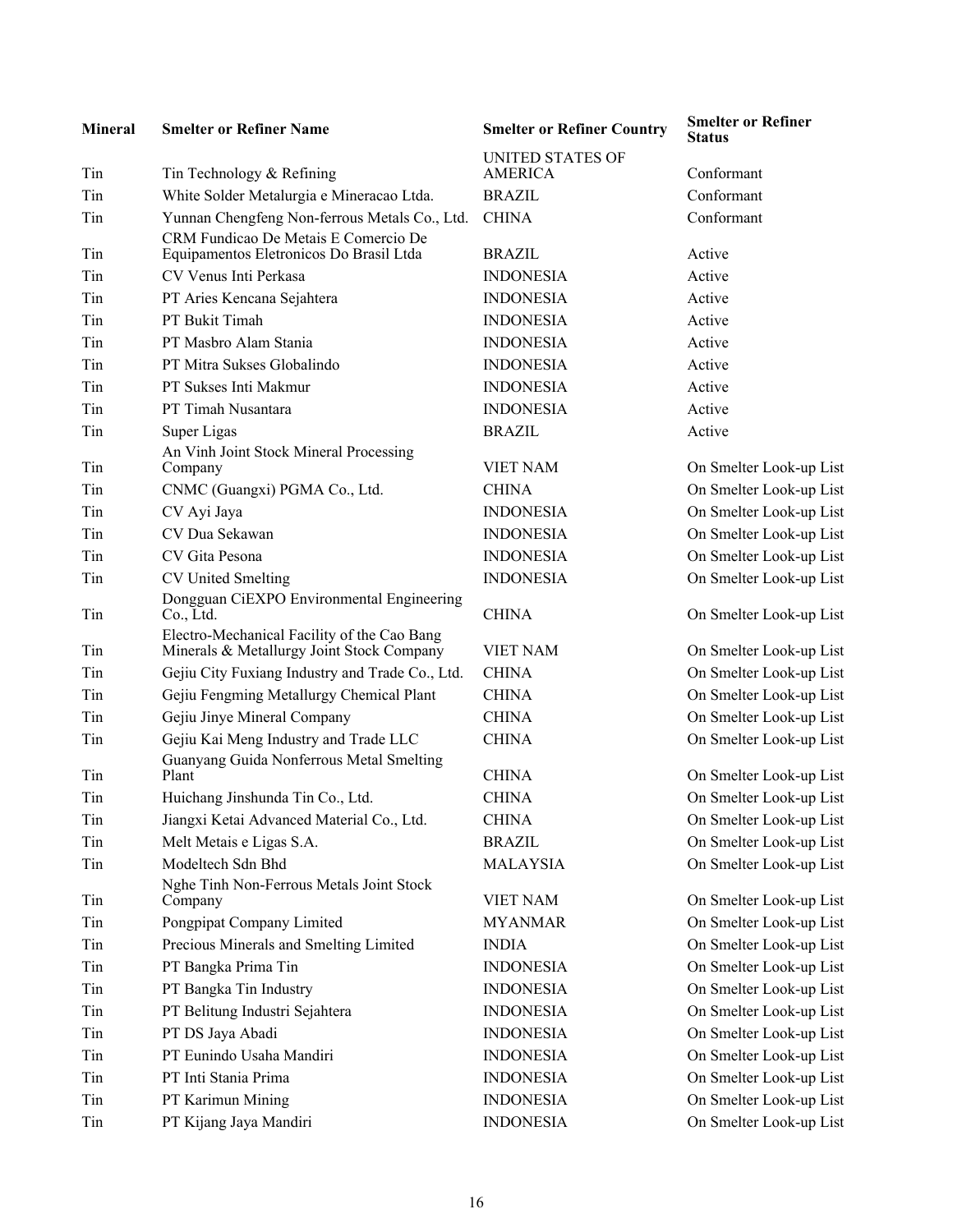| <b>Mineral</b> | <b>Smelter or Refiner Name</b>                                   | <b>Smelter or Refiner Country</b>         | <b>Smelter or Refiner</b><br>Status |
|----------------|------------------------------------------------------------------|-------------------------------------------|-------------------------------------|
| Tin            | PT Lautan Harmonis Sejahtera                                     | <b>INDONESIA</b>                          | On Smelter Look-up List             |
| Tin            | PT Panca Mega Persada                                            | <b>INDONESIA</b>                          | On Smelter Look-up List             |
| Tin            | PT Premium Tin Indonesia                                         | <b>INDONESIA</b>                          | On Smelter Look-up List             |
| Tin            | PT Sumber Jaya Indah                                             | <b>INDONESIA</b>                          | On Smelter Look-up List             |
| Tin            | PT Tirus Putra Mandiri                                           | <b>INDONESIA</b>                          | On Smelter Look-up List             |
| Tin            | PT Tommy Utama                                                   | <b>INDONESIA</b>                          | On Smelter Look-up List             |
| Tin            | Tuyen Quang Non-Ferrous Metals Joint Stock<br>Company            | <b>VIET NAM</b>                           | On Smelter Look-up List             |
| Tin            | VQB Mineral and Trading Group JSC                                | <b>VIET NAM</b>                           | On Smelter Look-up List             |
| Tin            | Yunnan Yunfan Non-ferrous Metals Co., Ltd.                       | <b>CHINA</b>                              | On Smelter Look-up List             |
| Tungsten       | A.L.M.T. Corp.                                                   | <b>JAPAN</b>                              | Conformant                          |
| Tungsten       | <b>ACL Metais Eireli</b>                                         | <b>BRAZIL</b>                             | Conformant                          |
| Tungsten       | Asia Tungsten Products Vietnam Ltd.                              | <b>VIET NAM</b>                           | Conformant                          |
| Tungsten       | Chenzhou Diamond Tungsten Products Co., Ltd.                     | <b>CHINA</b>                              | Conformant                          |
| Tungsten       | China Molybdenum Tungsten Co., Ltd.                              | <b>CHINA</b>                              | Conformant                          |
| Tungsten       | Chongyi Zhangyuan Tungsten Co., Ltd.                             | <b>CHINA</b>                              | Conformant                          |
| Tungsten       | Cronimet Brasil Ltda                                             | <b>BRAZIL</b>                             | Conformant                          |
| Tungsten       | Fujian Ganmin RareMetal Co., Ltd.                                | <b>CHINA</b>                              | Conformant                          |
| Tungsten       | Fujian Xinlu Tungsten                                            | <b>CHINA</b>                              | Conformant                          |
| Tungsten       | Ganzhou Haichuang Tungsten Co., Ltd.                             | <b>CHINA</b>                              | Conformant                          |
| Tungsten       | Ganzhou Huaxing Tungsten Products Co., Ltd.                      | <b>CHINA</b>                              | Conformant                          |
| Tungsten       | Ganzhou Jiangwu Ferrotungsten Co., Ltd.                          | <b>CHINA</b>                              | Conformant                          |
| Tungsten       | Ganzhou Seadragon W & Mo Co., Ltd.                               | <b>CHINA</b>                              | Conformant                          |
|                |                                                                  | <b>UNITED STATES OF</b>                   |                                     |
| Tungsten       | Global Tungsten & Powders Corp.                                  | <b>AMERICA</b>                            | Conformant                          |
| Tungsten       | Guangdong Xianglu Tungsten Co., Ltd.                             | <b>CHINA</b>                              | Conformant                          |
| Tungsten       | H.C. Starck Tungsten GmbH                                        | <b>GERMANY</b>                            | Conformant                          |
| Tungsten       | Hunan Chenzhou Mining Co., Ltd.                                  | <b>CHINA</b>                              | Conformant                          |
| Tungsten       | Hunan Chunchang Nonferrous Metals Co., Ltd.                      | <b>CHINA</b>                              | Conformant                          |
| Tungsten       | Hydrometallurg, JSC                                              | RUSSIAN FEDERATION                        | Conformant                          |
| Tungsten       | Japan New Metals Co., Ltd.                                       | JAPAN                                     | Conformant                          |
| Tungsten       | Jiangwu H.C. Starck Tungsten Products Co., Ltd.                  | <b>CHINA</b>                              | Conformant                          |
| Tungsten       | Jiangxi Gan Bei Tungsten Co., Ltd.                               | <b>CHINA</b>                              | Conformant                          |
| Tungsten       | Jiangxi Tonggu Non-ferrous Metallurgical &<br>Chemical Co., Ltd. | <b>CHINA</b>                              | Conformant                          |
| Tungsten       | Jiangxi Xinsheng Tungsten Industry Co., Ltd.                     | <b>CHINA</b>                              | Conformant                          |
| Tungsten       | Jiangxi Yaosheng Tungsten Co., Ltd.                              | <b>CHINA</b>                              | Conformant                          |
|                | Jingmen Dewei GEM Tungsten Resources                             |                                           |                                     |
| Tungsten       | Recycling Co., Ltd.                                              | <b>CHINA</b>                              | Conformant                          |
| Tungsten       | JSC "Kirovgrad Hard Alloys Plant"                                | <b>RUSSIAN FEDERATION</b>                 | Conformant                          |
| Tungsten       | Kennametal Fallon                                                | <b>UNITED STATES OF</b><br><b>AMERICA</b> | Conformant                          |
| Tungsten       | Kennametal Huntsville                                            | <b>UNITED STATES OF</b><br><b>AMERICA</b> | Conformant                          |
| Tungsten       | KGETS Co., Ltd.                                                  | KOREA, REPUBLIC OF                        | Conformant                          |
| Tungsten       | Lianyou Metals Co., Ltd.                                         | TAIWAN, PROVINCE OF<br><b>CHINA</b>       | Conformant                          |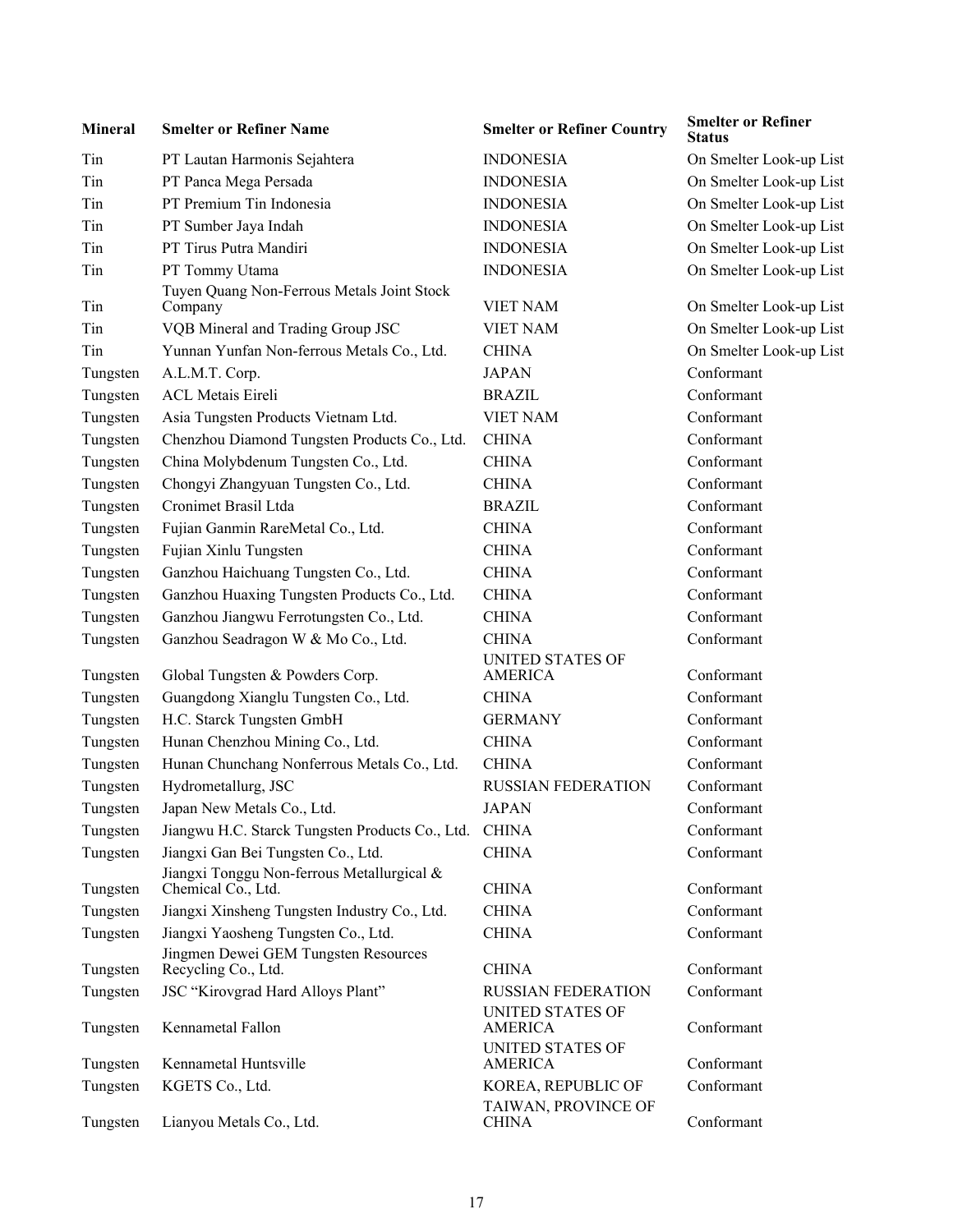| <b>Mineral</b> | <b>Smelter or Refiner Name</b>                                  | <b>Smelter or Refiner Country</b>         | <b>Smelter or Refiner</b><br>Status |
|----------------|-----------------------------------------------------------------|-------------------------------------------|-------------------------------------|
| Tungsten       | Malipo Haiyu Tungsten Co., Ltd.                                 | <b>CHINA</b>                              | Conformant                          |
| Tungsten       | Masan High-Tech Materials                                       | <b>VIET NAM</b>                           | Conformant                          |
| Tungsten       | Moliren Ltd.                                                    | <b>RUSSIAN FEDERATION</b>                 | Conformant                          |
| Tungsten       | Niagara Refining LLC                                            | <b>UNITED STATES OF</b><br><b>AMERICA</b> | Conformant                          |
| Tungsten       | Philippine Chuangxin Industrial Co., Inc.                       | <b>PHILIPPINES</b>                        | Conformant                          |
| Tungsten       | TANIOBIS Smelting GmbH & Co. KG                                 | <b>GERMANY</b>                            | Conformant                          |
| Tungsten       | Unecha Refractory metals plant                                  | <b>RUSSIAN FEDERATION</b>                 | Conformant                          |
| Tungsten       | Wolfram Bergbau und Hutten AG                                   | <b>AUSTRIA</b>                            | Conformant                          |
| Tungsten       | Woltech Korea Co., Ltd.                                         | KOREA, REPUBLIC OF                        | Conformant                          |
| Tungsten       | Xiamen Tungsten (H.C.) Co., Ltd.                                | <b>CHINA</b>                              | Conformant                          |
| Tungsten       | Xiamen Tungsten Co., Ltd.                                       | <b>CHINA</b>                              | Conformant                          |
| Tungsten       | Xinfeng Huarui Tungsten & Molybdenum New<br>Material Co., Ltd.  | <b>CHINA</b>                              | Conformant                          |
| Tungsten       | Albasteel Industria e Comercio de Ligas Para<br>Fundicao Ltd.   | <b>BRAZIL</b>                             | Active                              |
| Tungsten       | NPP Tyazhmetprom LLC                                            | <b>RUSSIAN FEDERATION</b>                 | Active                              |
| Tungsten       | OOO "Technolom" 1                                               | <b>RUSSIAN FEDERATION</b>                 | Active                              |
| Tungsten       | OOO "Technolom" 2                                               | <b>RUSSIAN FEDERATION</b>                 | Active                              |
| Tungsten       | Artek LLC                                                       | <b>RUSSIAN FEDERATION</b>                 | On Smelter Look-up List             |
| Tungsten       | CNMC (Guangxi) PGMA Co., Ltd.                                   | <b>CHINA</b>                              | On Smelter Look-up List             |
| Tungsten       | CP Metals Inc.                                                  | <b>UNITED STATES OF</b><br><b>AMERICA</b> | On Smelter Look-up List             |
| Tungsten       | Fujian Jinxin Tungsten Co., Ltd.                                | <b>CHINA</b>                              | On Smelter Look-up List             |
| Tungsten       | Ganzhou Yatai Tungsten Co., Ltd.                                | <b>CHINA</b>                              | On Smelter Look-up List             |
| Tungsten       | Hunan Chuangda Vanadium Tungsten Co., Ltd.<br>Wuji              | <b>CHINA</b>                              | On Smelter Look-up List             |
| Tungsten       | Hunan Litian Tungsten Industry Co., Ltd.                        | <b>CHINA</b>                              | On Smelter Look-up List             |
| Tungsten       | Jiangxi Minmetals Gao'an Non-ferrous Metals<br>$Co$ , Ltd.      | <b>CHINA</b>                              | On Smelter Look-up List             |
| Tungsten       | Jiangxi Xianglu Tungsten Co., Ltd.                              | <b>CHINA</b>                              | On Smelter Look-up List             |
| Tungsten       | South-East Nonferrous Metal Company Limited<br>of Hengyang City | <b>CHINA</b>                              | On Smelter Look-up List             |
| Tungsten       | Tejing (Vietnam) Tungsten Co., Ltd.                             | <b>VIET NAM</b>                           | On Smelter Look-up List             |
| Tungsten       | Vietnam Youngsun Tungsten Industry Co., Ltd.                    | <b>VIET NAM</b>                           | On Smelter Look-up List             |
| Tungsten       | Xinhai Rendan Shaoguan Tungsten Co., Ltd.                       | <b>CHINA</b>                              | On Smelter Look-up List             |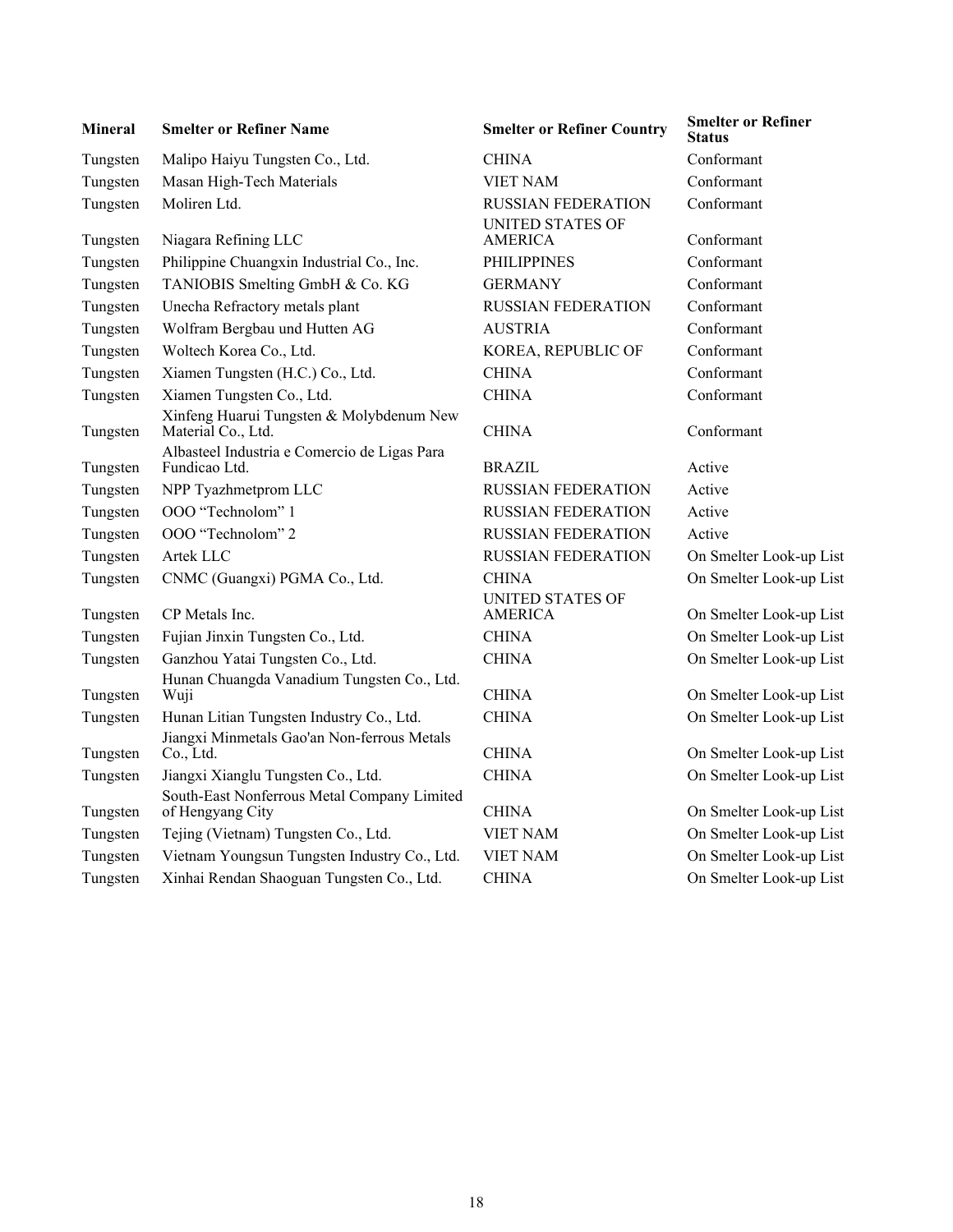#### **Country of Origin Information**

The countries of origin of the newly-mined 3TG processed by the Conformant SORs listed above may have included the countries listed below, as well as possibly other countries. We did not determine the possible countries of origin of the 3TG processed by any other SORs listed on this Annex A. The listed countries of origin are derived from information made available by the RMI to its members, which includes LBMA Good Delivery List and RJC Chain of Custody Certification information. Because the RMI generally does not indicate individual countries of origin of the 3TG processed by Conformant SORs, we were not able to determine the countries of origin of the newly-mined 3TG processed by the listed Conformant SORs with greater specificity. According to information made available by the RMI to its members, some of the listed SORs processed 3TG originating solely from recycled or scrap sources and others processed both recycled and scrap content and newly-mined content from one or more of the countries indicated below.

| Argentina                         | Hungary           | Paraguay                  |
|-----------------------------------|-------------------|---------------------------|
| Armenia                           | Iceland           | Peru                      |
| Australia                         | India             | Philippines               |
| Austria                           | Indonesia         | Poland                    |
| Azerbaijan                        | Ireland           | Portugal                  |
| Belgium                           | Israel            | Romania                   |
| Benin                             | Italy             | <b>Russian Federation</b> |
| Bolivia (Plurinational State of)  | Ivory Coast       | Rwanda*                   |
| <b>Botswana</b>                   | Japan             | San Marino                |
| <b>Brazil</b>                     | Jordan            | Saudi Arabia              |
| <b>Brunei</b>                     | Republic of Korea | Senegal                   |
| Bulgaria                          | Kazakhstan        | Serbia                    |
| Burkina Faso                      | Kenya             | Sierra Leone              |
| Burundi*                          | Kuwait            | Singapore                 |
| Cambodia                          | Kyrgyzstan        | Slovakia                  |
| Cameroon                          | Laos              | Slovenia                  |
| Canada                            | Latvia            | Solomon Islands           |
| Chile                             | Lebanon           | Somaliland                |
| China                             | Liberia           | South Africa              |
| Colombia                          | Liechtenstein     | Spain                     |
| Croatia                           | Lithuania         | Sudan                     |
| Cuba                              | Luxembourg        | Suriname                  |
| Cyprus                            | Macau             | Swaziland                 |
| Czech Republic                    | Madagascar        | Sweden                    |
| Democratic Republic of the Congo* | Malaysia          | Switzerland               |
| Denmark                           | Mali              | Taiwan                    |
| Dominican Republic                | Malta             | Tanzania*                 |
| Ecuador                           | Mauritania        | Tajikistan                |
| Egypt                             | Mauritius         | Thailand                  |
| El Salvador                       | Mexico            | Togo                      |
| Eritrea                           | Mongolia          | Trinidad and Tobago       |
| Estonia                           | Morocco           | Tunisia                   |
| Ethiopia                          | Mozambique        | Turkey                    |
| Fiji                              | Myanmar           | Ukraine                   |
| Finland                           | Namibia           | United Arab Emirates      |